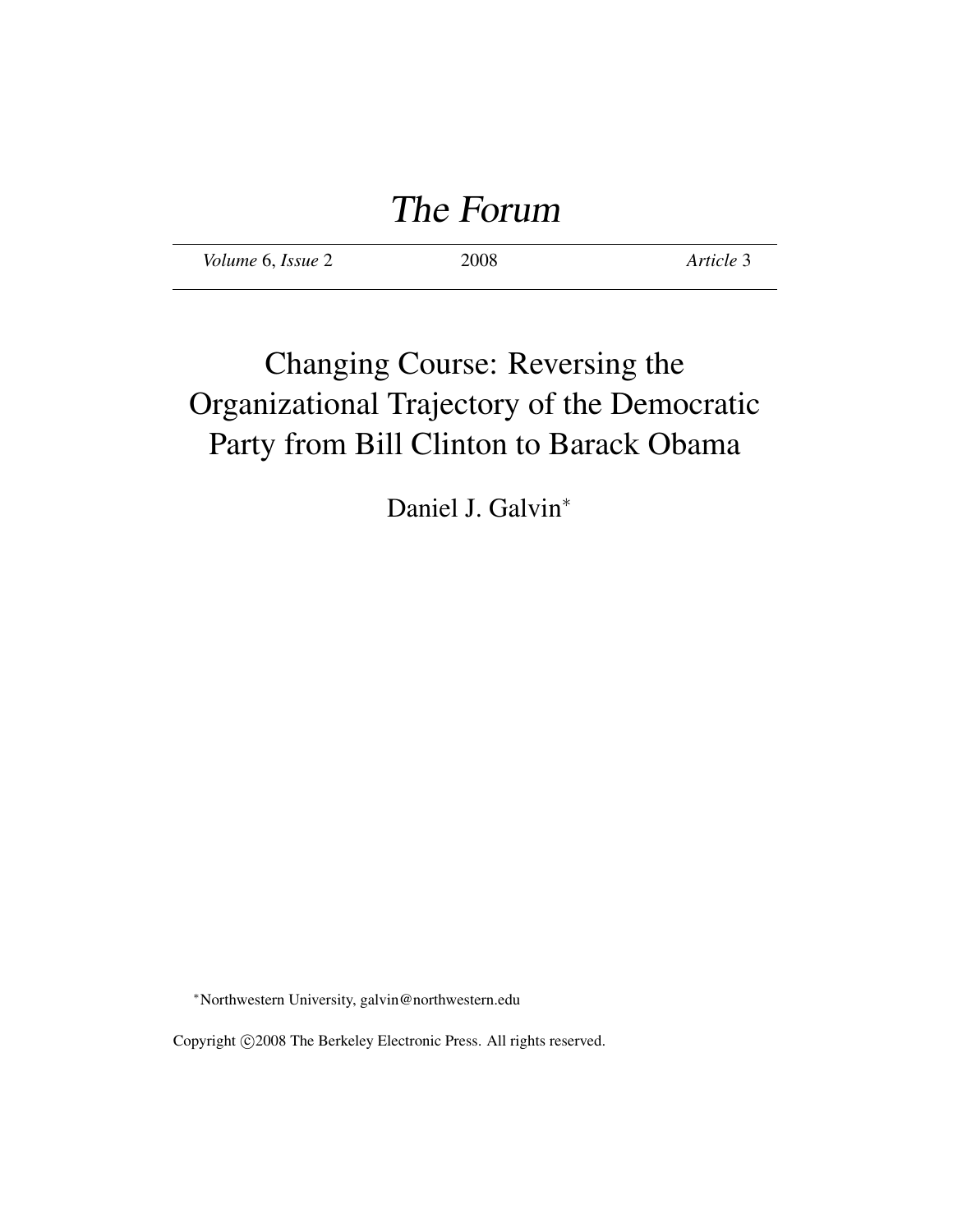## Changing Course: Reversing the Organizational Trajectory of the Democratic Party from Bill Clinton to Barack Obama<sup>∗</sup>

Daniel J. Galvin

#### Abstract

The enthusiasm for organization-building we observe today in the Democratic Party finds its roots in the 1990s. As the Democrats' competitive standing declined, their approach to their party organization began to change. With a newfound desire to recapture the majority, Democratic Party leaders began to make sustained investments in their party organization for the first time in over forty years. However, while new electoral uncertainties created new incentives for party building, translating those incentives into change at an organizational level happened only gradually, in a piecemeal fashion. Tracing the efforts of Democratic Party leaders from Bill Clinton to Barack Obama, this article argues that party building is a collective, cumulative process that takes time, resources, and persistent attention.

KEYWORDS: political parties, Democratic Party, party building, organizational change, Bill Clinton, Terry McAuliffe, Howard Dean, Barack Obama

<sup>∗</sup>Daniel J. Galvin is an Assistant Professor of Political Science at Northwestern University. His research focuses on the American presidency, political parties, and American political development. He is the author of *Presidential Party Building* (Princeton University Press, forthcoming) and coeditor of *Rethinking Political Institutions: The Art of the State* (NYU Press, 2006). The author wishes to thank Katherine Glassmyer and those who agreed to be interviewed for this project.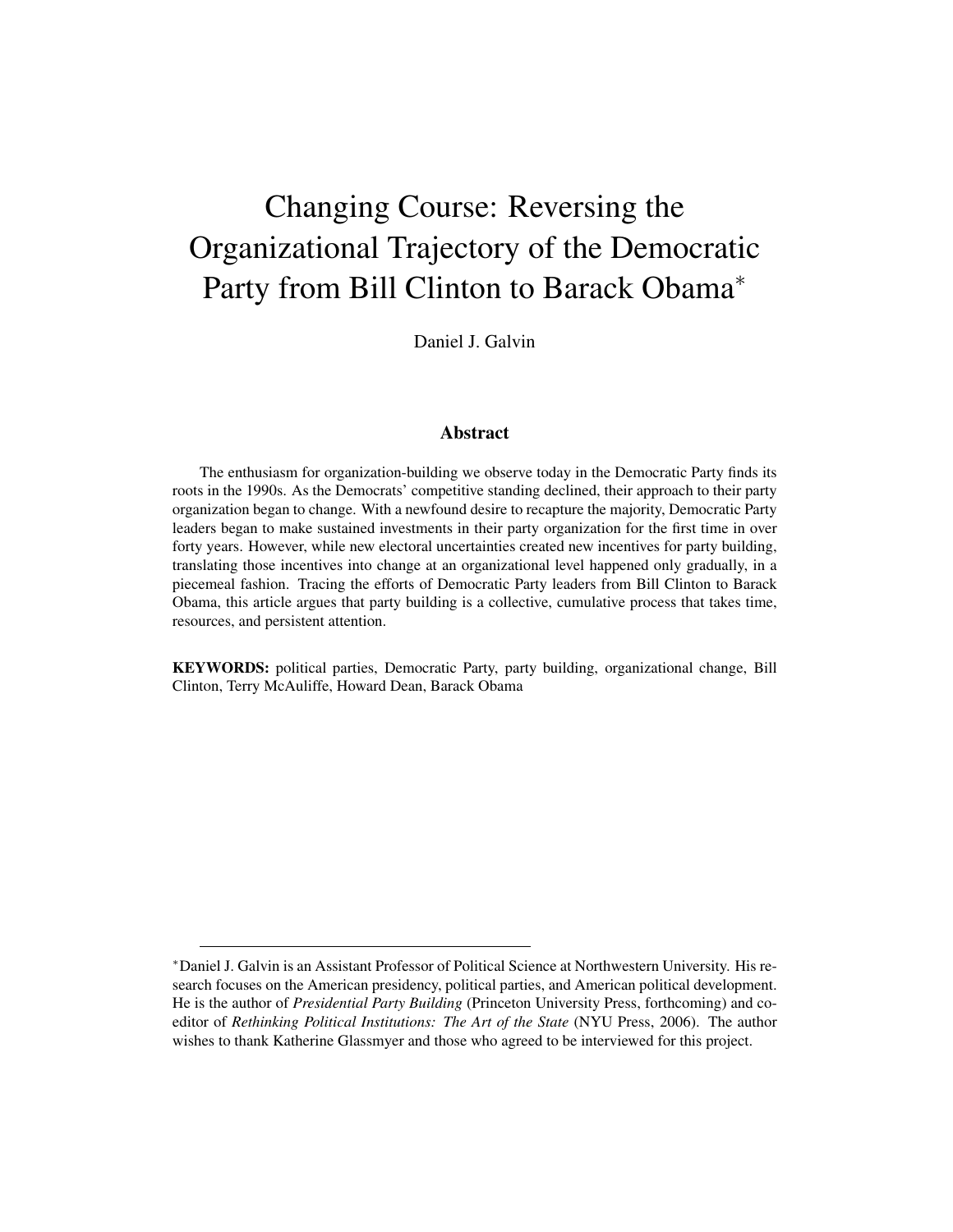In a 2005 *New York Times* op-ed now considered a "classic essay," former senator Bill Bradley observed a peculiar tradeoff in party politics between charisma and structure.<sup>1</sup> Over the previous 40-plus years, he wrote, each party dealt with this tradeoff differently and met with different degrees of success. Republicans, he argued, gained a competitive advantage over the Democrats by emphasizing structure over charisma. They "consciously, carefully, and singlemindedly" built a "stable pyramid" of money, ideas, organization, and action, where "all you have to do is put a different top on it and it works fine." Because the structure was stable, the personality of the party's titular leader was of secondary importance. Charisma was a decidedly second-order concern.

Democrats, meanwhile, were "hypnotized by Jack Kennedy, and the promise of a charismatic leader who can change America by the strength and style of his personality." While searching for the next JFK, Democrats neglected the less glamorous but ultimately more important work of organization-building. The problem was that "a party based on charisma has no long-term impact," Bradley wrote. Bill Clinton's charisma, for example, "didn't translate into structure," and while "the president did well," he wrote, "the party did not." Now, Democrats found themselves with "no coherent, larger structure that they can rely on" and with a grim outlook for the future. $^{2}$ 

From the standpoint of Bradley's essay, it is no great surprise that the Democratic Party has now, only three years later, nominated arguably "the most charismatic politician since John F. Kennedy."3 But it *is* somewhat curious that this same charismatic candidate also presents himself as a dedicated party-builder. Sen. Barack Obama, after all, has vowed to wage a "50-state campaign" that will "build grassroots organization" in every state, help "elect Democrats down the ballot," and register millions of new Democrats.<sup>4</sup> Indeed, his commitment to

<sup>&</sup>lt;sup>1</sup> Bill Bradley, "A Party Inverted," *New York Times, 3/30/05*; Rick Albertson, "Bill Bradley's 'A Party Inverted' Revisited," 3/5/08, http://www.johnkerry.com/blog/2008/03/P10/.

<sup>&</sup>lt;sup>2</sup> Ibid. The notion that there is a tradeoff between charisma and structure – or, at least, that charisma and structure are not easily reconciled – finds deep roots in social science scholarship (Max Weber, *The Theory of Social and Economic Organization* (New York: Free Press, 1997); Max Weber and S. N. Eisenstadt, *Max Weber on Charisma and Institution Building* (Chicago: University of Chicago Press, 1968)). It also fits nicely with a more recent tradition in political science that views the rise of plebiscitary leadership during the  $20<sup>th</sup>$  century as detrimental to the political parties (James W. Ceaser, *Presidential Selection* (Princeton: Princeton University Press, 1979); Theodore Lowi, *The Personal President* (Ithaca: Cornell University Press, 1985); Jeffrey Tulis, *The Rhetorical Presidency* (Princeton: Princeton University Press, 1987)). Whether or not Bradley was attuned to these scholarly traditions when he penned his op-ed, his contribution was to observe that the two parties have not suffered in equal proportion from the allure of charismatic leadership.

<sup>&</sup>lt;sup>3</sup> Transcript, "The Big Story with John Gibson," *Fox News Network*, 3/28/08.

<sup>&</sup>lt;sup>4</sup> David Plouffe, "Obama for America" slides: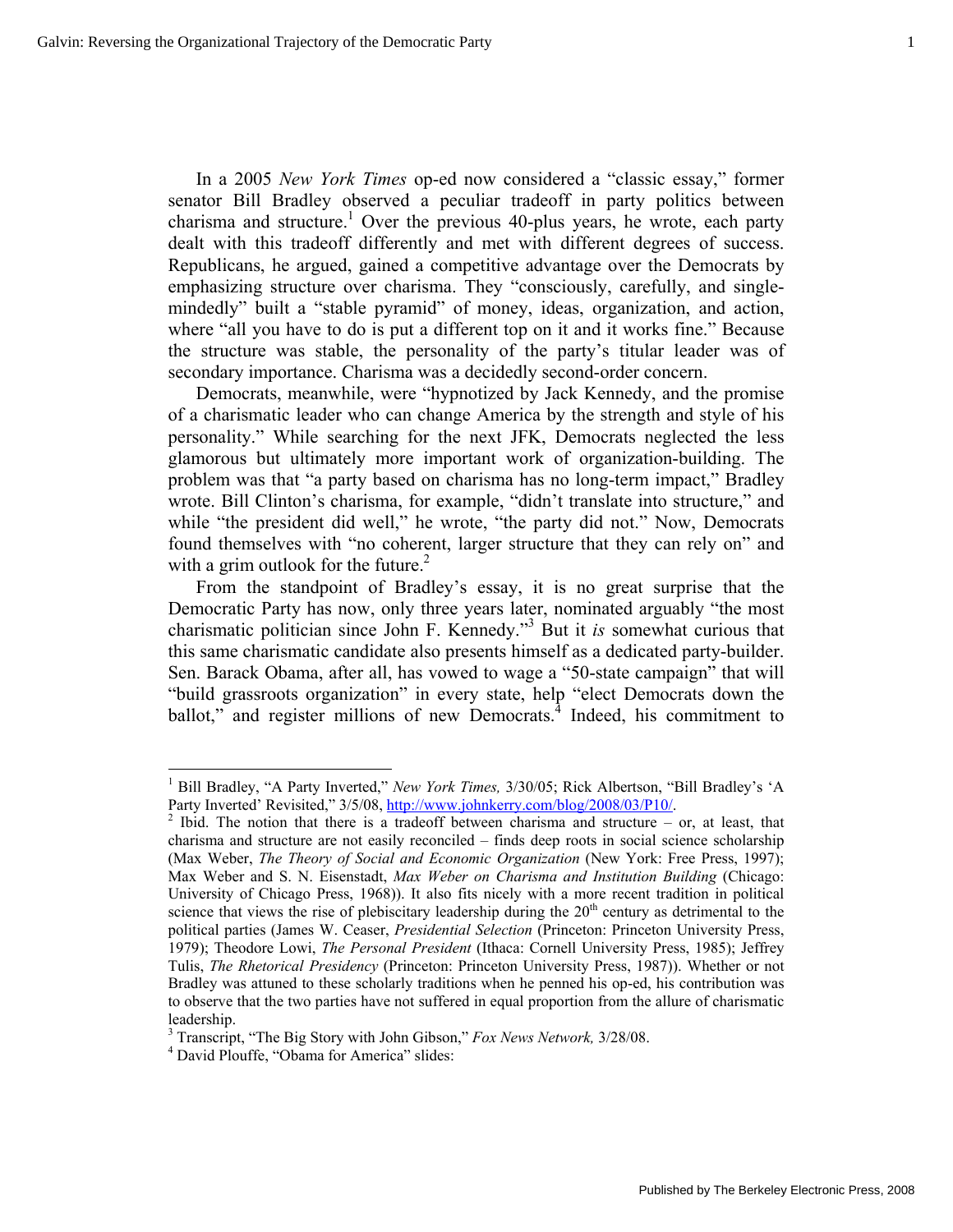rebuilding the Democratic Party is not incidental to his candidacy. It is seen as a major selling point, something that attracts Democrats to his campaign.

What, then, explains the Democrats' simultaneous embrace of charisma and structure? Some have suggested that Obama himself is the catalyst: his inspirational leadership has transformed a once-complacent party into a party that now hungers for organization, coordination, and structure.<sup>5</sup> As he reminds us often, he was a community organizer in Chicago, and for proof of his organizational prowess, we need only recall his impressive wins in caucus states. His faith in the power of organization, he has said, is "not just a gimmick, it's not just a shtick, I actually believe in it" – indeed, it even figures prominently in his policy proposals.<sup>6</sup> Obama has certainly inspired millions of ordinary Democratic voters to organize in their communities on his behalf. Perhaps it is Obama's candidacy, then, which has prompted Democrats from all corners of the party to carefully consider the benefits of an organized approach to politics.

But upon inspection, Obama-specific factors are not sufficient to explain the Democrats' new collective emphasis on organization. Obama, after all, is not walking on untrodden ground. If his proposed 50-state campaign turns out to be more than a "head fake" to throw McCain off course, it will be thanks in no small part to Howard Dean's 50-state strategy, which made investments in every Democratic state party organization over the past four years.<sup>7</sup>

It will not suffice, however, to give Howard Dean the credit for changing the Democratic Party, either. It was because the state party chairmen wanted a 50 state strategy that Dean gave them one; he owes his chairmanship to that promise. And yet the state chairmen are not the only ones interested in making long-term investments in the party's campaign infrastructure and organizational capacity: the same groundswell for more coordinated, organized activity can be seen in the efforts of extrapartisan "progressive" groups as well. Consider the recent work of ActBlue, Netroots Nation, America Votes, and PowerPAC.org, or the earlier work of MoveOn.org, America Coming Together, and the Media Fund. Change is clearly afoot in the Democratic Party, but none of the usual suspects – the

http://obama.3cdn.net/277bb8792237d562f2\_9gm6bnupn.pdf; see also "Obama Camp Will Staff All 50 States," *The Hill Online,* 6/9/08; Jim Rutenberg and Christopher Drew, "National Push by Obama on Ads and Turnout," *The New York Times,* 6/22/08. 5

Micah L. Sifry, "Obama's Organization, and the Future of American Politics," *Personal Democracy Forum,* 6/08/2008.

http://www.techpresident.com/blog/entry/26265/obama s\_organization\_and\_the\_future\_of\_ameri can politics

<sup>&</sup>lt;sup>6</sup> Ibid.; and Serge Kovaleski, "Obama's Organizing Years, Guiding Others and Finding Himself," *The New York Times, 7/7/08.* 

Ben Smith, Obama's Aim: 14 Bush States and Local Races," *Politico.com,* 6/5/08. Ari Berman, "The Dean Legacy," *The Nation,* 3/17/08; Matt Bai, "The Inside Agitator," *The New York Times,*  10/1/06.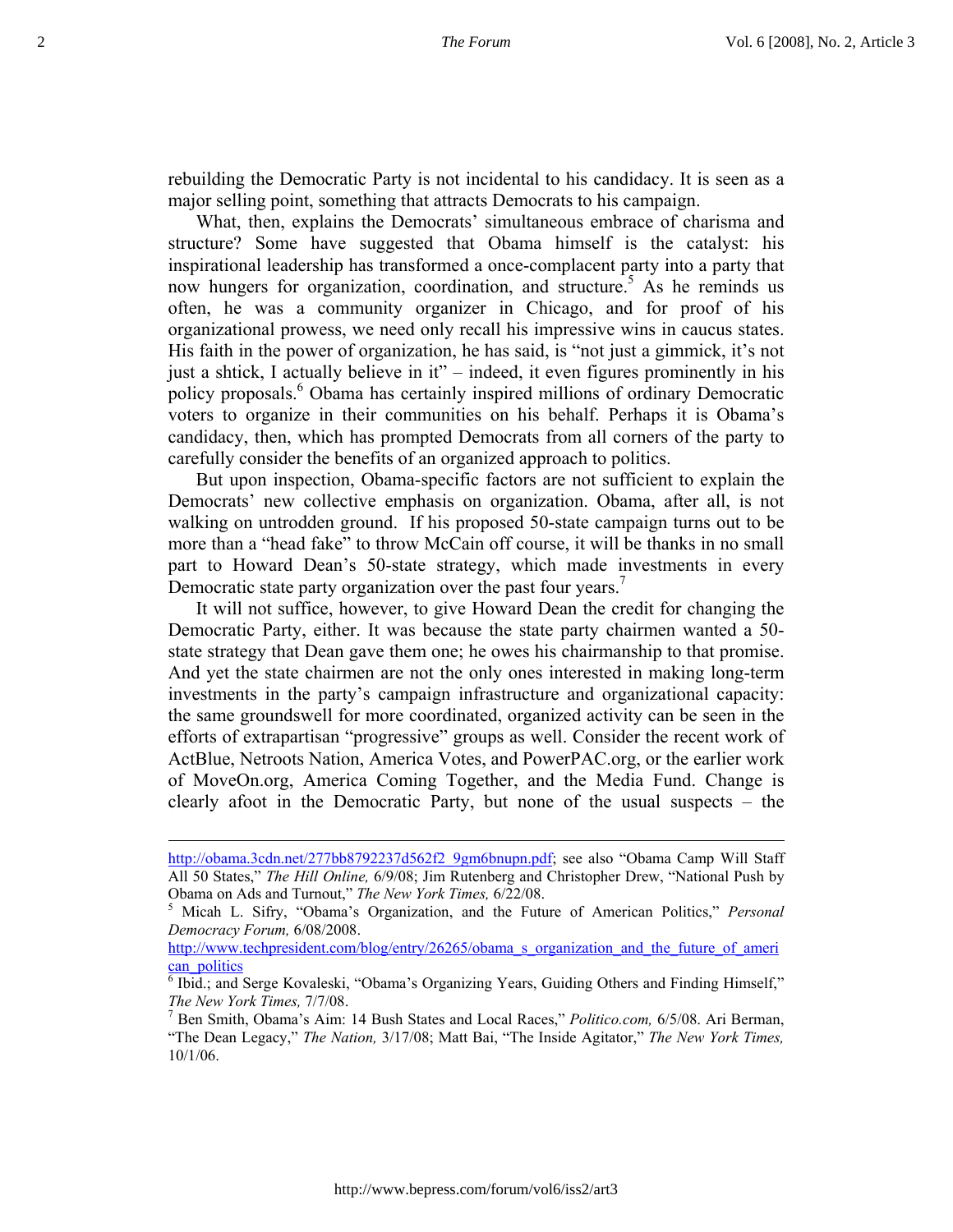$\overline{a}$ 

presidential candidate, the party chairman, the state party leaders, or the extrapartisan activist groups – seem to be driving the change.

The reason Democrats have finally begun to emphasize organization-building, I will suggest, is that their party's competitive standing – that is, its standing today as well as its standing in the future – has become profoundly uncertain. Once the comfortable "majority" party, the Democratic Party now faces perennial electoral uncertainty.<sup>8</sup> Of course, most Democrats believe the 2008 elections offer the best chance to achieve unified Democratic government in 16 years, and they may well be right.<sup>9</sup> But for over a decade, Democrats have been searching for a way out of the political wilderness – for a way to regain their competitive edge – and this search has had important consequences for their party at an organizational level. What we currently observe as a newfound commitment to organization is, more than anything else, a product of this decade-long search.

As I argue in my forthcoming book, *Presidential Party Building,* the desire to recapture the majority is a powerful party-building incentive, one that can be observed to shape the behavior of every Republican president since Dwight Eisenhower.<sup>10</sup> When party leaders perceive the competitive standing of their party to be weak, they are more likely to be drawn to organizational solutions. The biggest problem they face, after all, is a shortage of elected offices; whatever else they believe they should do to regain their competitive standing, they must win more elections. Turning to their party organization to repair its deficiencies most directly addresses this problem.

But the logic that connects a party's competitive standing to the organizationbuilding impulse is hardly the end of the story. Party building does not automatically or even immediately follow from downward shifts in the party's numerical strength. Party leaders do not always perceive the competitive standing of their party to be as weak as election returns might suggest, and the institutional startup costs of launching new party-building initiatives can be high. Indeed, the major ingredients of party building – investing in physical infrastructure, growing a new "farm team," attracting new groups of voters – are collective efforts that take time, resources, and persistent attention. A decline in the party's competitive standing produces an incentive to turn to the party organization, but creating change at an organizational level is a decidedly cumulative, piecemeal process.

<sup>&</sup>lt;sup>8</sup> Formally, of course, there is no majority or minority party in the United States; read "ostensible" alongside "majority" and "minority."

<sup>9</sup> "Six in Ten Democrats Confident of Victory in 2008," *Gallup,* 5/27/08, http://www.gallup.com/poll/107524/Six-Democrats-Confident-Victory-2008-Election.aspx. 10 Daniel Galvin, *Presidential Party Building* (Princeton University Press), forthcoming in 2009.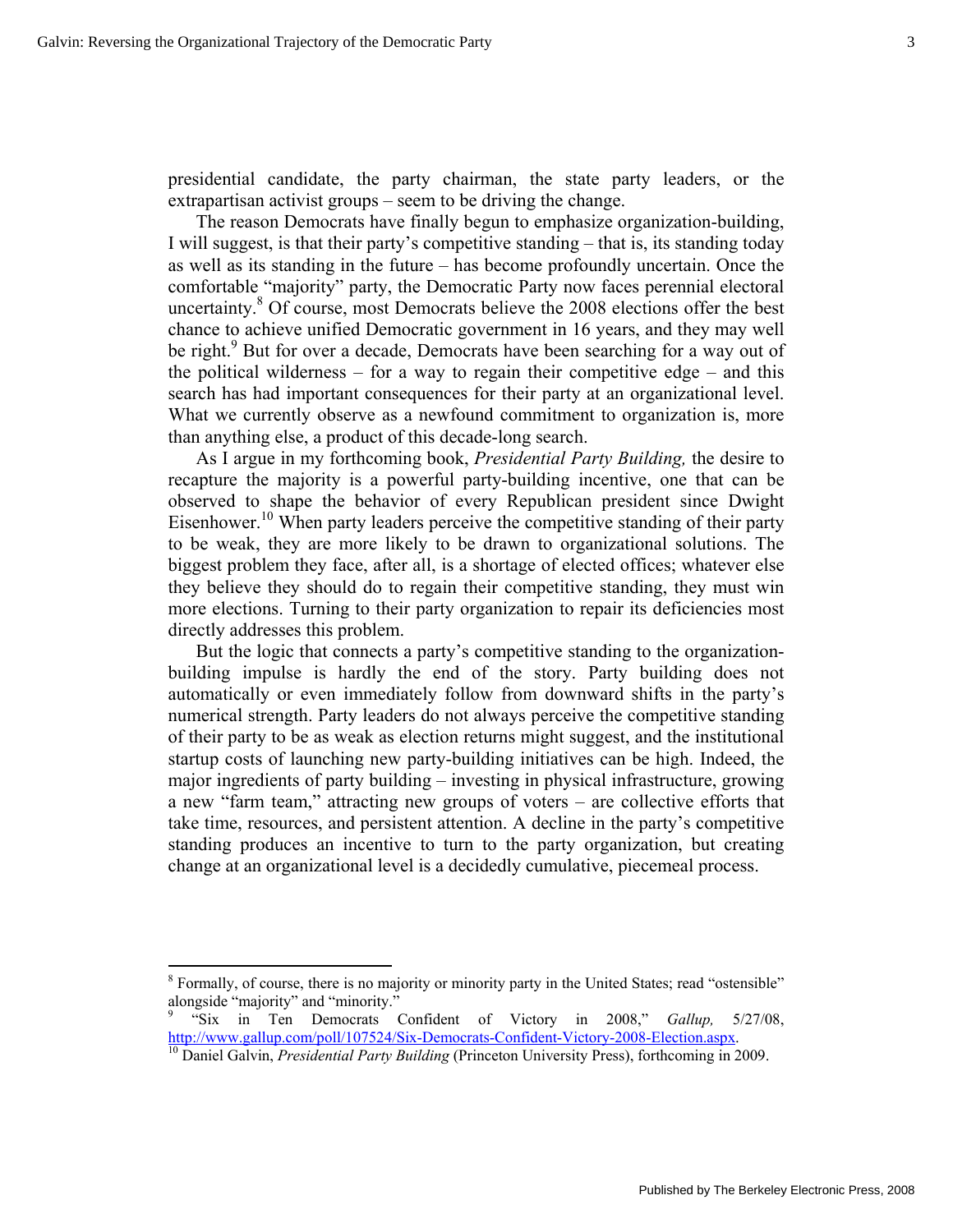#### **Majority Building and Party Building**

The notion that competition drives the minority party to adapt, innovate, and rebuild is not new to political science. A long tradition of scholarship has identified the political "losers" as "the desperate ones; they are the ones whose survival is at stake; they are the ones driven by their despair to seek ways to triumph; they are, therefore, the inventors. Defeat is the mother of invention.<sup>511</sup> In the wake of defeat, losing parties are driven to act in an innovative fashion. They develop new policy alternatives, elevate new issues of salience, and co-opt the opposition.12 They rebuild their structures and strategies, experiment with new techniques, and seek to develop new organizational capacities to regain their competitiveness.

While these assumptions are sound, translating new incentives into durable institutional change is hardly an automatic process. At the level of party organization, the rebuilding process is characterized by gradual, not sudden, change. Parties, after all, are political institutions with their own complex structures, processes, and routines. Like most political institutions, they are somewhat resistant to change. Invariably, there are financial startup costs that must be paid, logistical obstacles that must be overcome, and everyday twists and turns of politics that must be navigated. The negotiation of change in the party organization, in short, requires time and painstaking effort. Parties may be less resistant to change than formal governmental institutions, but they are more intractable than we usually think.

In most standard accounts, institutional change in the parties is viewed as an automatic response to changes occurring elsewhere in the system. In the literature on electoral realignments and more recent work in the rational choice tradition,

<sup>&</sup>lt;sup>11</sup> Kenneth A. Shepsle, "Losers in Politics (and How They Sometimes Become Winners): William Riker's Heresthetic," *Perspectives on Politics* 1, no. 2 (2003): 310.

<sup>&</sup>lt;sup>12</sup> Classic works examining the efforts of "out" parties to regain political competitiveness in twoparty systems include Maurice Duverger, *Political Parties, Their Organization and Activity in the Modern State* (London: Wiley, 1954); Anthony Downs, *An Economic Theory of Democracy* (New York: Harper, 1957); E.E. Schattschneider, *The Semi-Sovereign People: A Realist's View of Democracy in America* (Holt: Rinehart and Winston, 1960); William H. Riker, *The Theory of Political Coalitions* (New Haven: Yale University Press, 1962); Robert A. Dahl, ed., *Political Oppositions in Western Democracies* (New Haven: Yale University Press, 1966); Theodore Lowi, "Toward Functionalism in Political Science: The Case of Innovation in Party Systems," *American Political Science Review* 57, no. 3 (1963). Contemporary works include: Philip A. Klinkner, *The Losing Parties: Out-Party National Committees, 1956-1993* (New Haven: Yale University Press, 1994); Martin Shefter, *Political Parties and the State* (Princeton: Princeton University Press, 1994); Clyde P. Weed, *The Nemesis of Reform: The Republican Party During the New Deal* (New York: Columbia University Press, 1994); Kenneth Finegold and Elaine K. Swift, "What Works? Competitive Strategies of Major Parties out of Power," *British Journal of Political Science* 31, no. 1 (2001).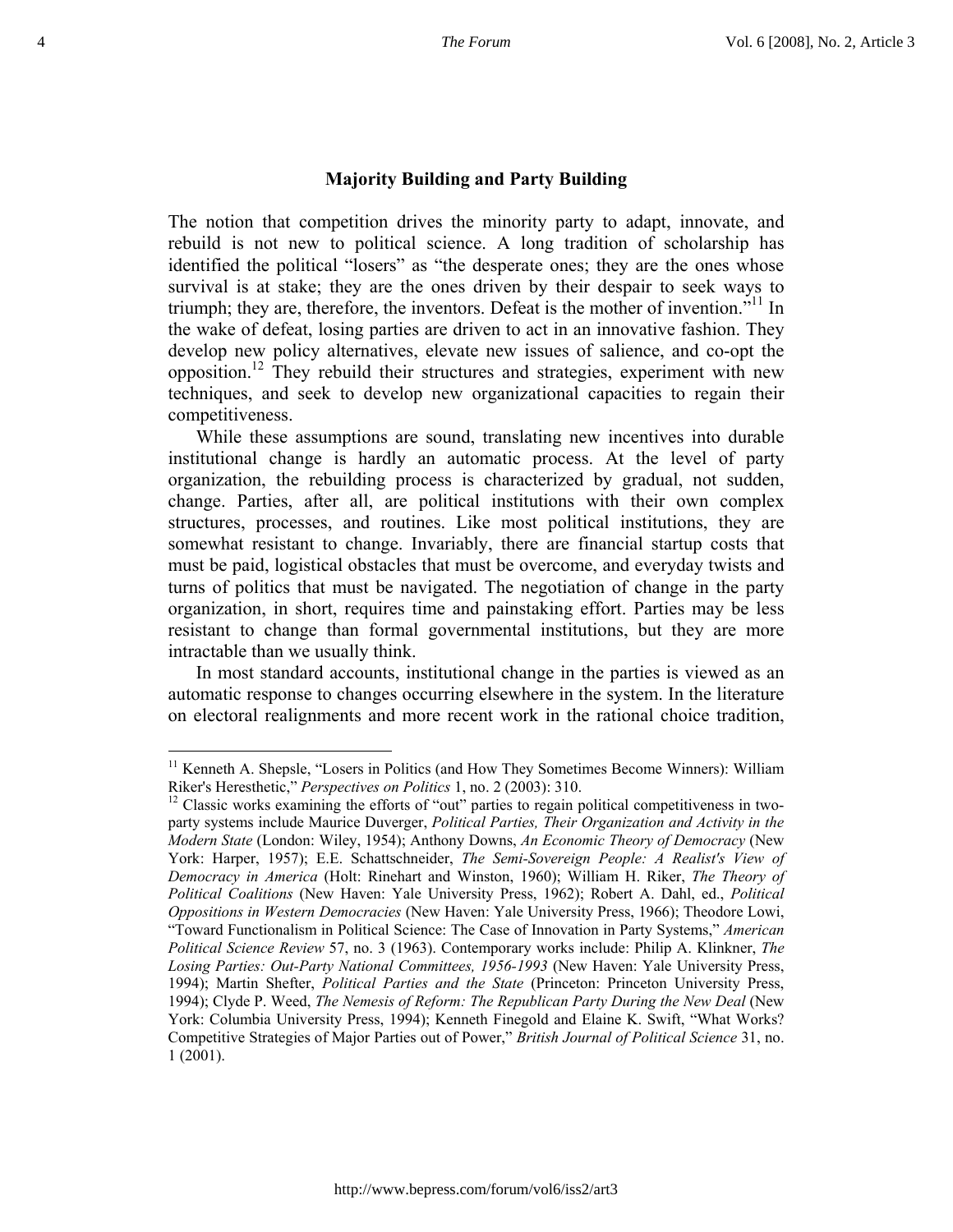for example, change in party structures and strategies is seen to occur during "critical eras" where "exogenous shocks" prompt "concentrated bursts of change."13 In these moments of "punctuated equilibria," the forms and functions of the parties change in response to the changed preferences of party actors: virtually all institutional possibilities are on the table, so long as they solve the actors' most pressing current problems. The main challenge is the alignment of actors' preferences around a new institutional solution, not the negotiation of preexisting institutional arrangements.<sup>14</sup>

Other approaches tend to view party change as a gradual process of adaptation, where social or economic changes are reflected in new party forms. From this perspective, party is but a "passive channel…basically a container, composer, and cumulator" that provides "a window through which to view and assess the political consequences of social change."<sup>15</sup> Parties are seen as "much more *acted upon* than *acting upon.*" 16

These assumptions have spawned a great deal of productive and rewarding research, but for our purposes they do not suffice. The Democratic Party organization did not change reflexively in response to changes in its socioeconomic environment, nor did it change in lockstep with changes in actor preferences. New electoral conditions created new incentives for party building, but translating the actors' new motives and purposes into durable organizational change happened only gradually, over the course of many years. Indeed, in the Democratic Party's journey from its deep and durable majorities of the post-New Deal period to its great uncertainty in the  $21<sup>st</sup>$  century, we can observe the emergence of the party-building impulse as well as the challenges involved in changing the course of party history.

## **The Prodigality of the Majority Party: The Democratic Party through 1996**

From the New Deal through the mid-1990s, Democrats controlled both houses of Congress 87 percent of the time, led in partisan identification in the electorate by a comfortable margin, and controlled most state houses and governors' mansions the vast majority of the time. Despite losing more presidential elections than they

<sup>13</sup> Walter Dean Burnham, *Critical Elections and the Mainsprings of American Politics* (New York: W.W. Norton & Co., 1970), 6, 27; John Aldrich, *Why Parties? The Origin and Transformation of* 

Political Parties in America (Chicago: University of Chicago Press, 1995).<br><sup>14</sup> Aldrich, *Why Parties? The Origin and Transformation of Political Parties in America*, 283-287.<br><sup>15</sup> Everett Carll Ladd and Charles D. Hadley, *Political Coalitions from the New Deal to the 1970s*, 2d ed. (New York: Norton, 1978), 23; Theodore Lowi, "Party, Policy, and Constitution in America," in *The American Party Systems: Stages of Political Development*, ed. William Nisbet Chambers and Walter Dean Burnham (New York: Oxford University Press, 1975), 264.

<sup>16</sup> Ladd and Hadley, *Transformations of the American Party System,* 23.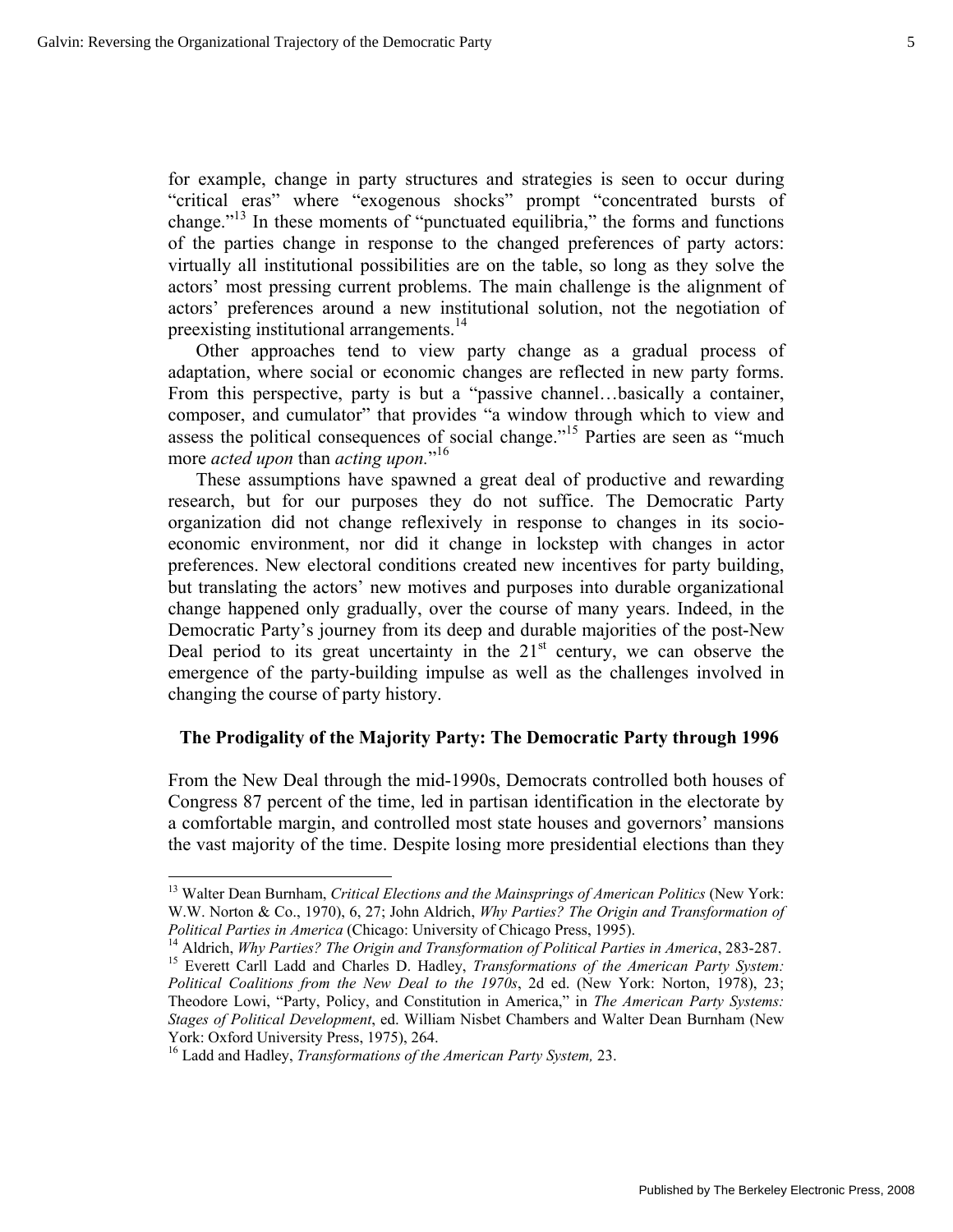won, the competitive advantage of the Democrats at the local, state, and congressional levels was strong and stable. With such comfortable majorities, Democrats tended to perceive no pressing need to make long-term investments in their party organization.

The fact that their strength lay in state-level elections was extremely significant. Because Democratic presidential candidates usually came equipped with their own independent campaign organizations, the investment of resources across the party organization in preparation for a national campaign never became a top priority. At the congressional, state, and local levels, the need for party organization to recruit, train, fund, and assist candidates was minimal; incumbents could be left to run their own re-election campaigns. In most elections, Democrats outsourced electoral operations to a reliable network of partners that included organized labor, urban machines, and liberal interest groups, all of whom benefited from, and sought to perpetuate, Democratic majorities. In other words, Democrats had the luxury of searching for charisma while neglecting structure because their majorities were secure and their campaign routines were sound. There was simply no urgent need to make "in-house" investments in the Democratic Party apparatus.

While a particularly motivated "out-party" DNC chairman would occasionally get an organization-building initiative off the ground, the more typical approach, going back at least to the 1950s, was to broker compromises over policy and internal procedure, not to make investments in the party organization.<sup>17</sup> When a Democratic president occupied the White House, the condition of the party apparatus assumed no greater importance. Democratic presidents worked assiduously to personalize their parties, but they took few steps, if any, to leave behind a more robust party organization able to persevere over the long term. With deep and durable majorities, Democratic presidents had little reason to believe that their exploitation of the party apparatus in the short-run would make much of a difference in the long-run. They were not out to build a new majority, but to make use of the one they had.<sup>18</sup>

### *The Old Way, 1993-1996*

<u>.</u>

In Bill Clinton's first term, he played to type. In an effort to promote his health care reform proposal in the 103rd Congress, Clinton foisted upon the DNC responsibility for running a large portion of his public relations campaign. But rather than pour resources into his party and turn the experience into a party-

<sup>17</sup> This is demonstrated in Philip Klinkner's masterful study *The Losing Parties* (New Haven: Yale University Press, 1994).

<sup>&</sup>lt;sup>18</sup> This pattern is elaborated in my forthcoming *Presidential Party Building* (Princeton University Press).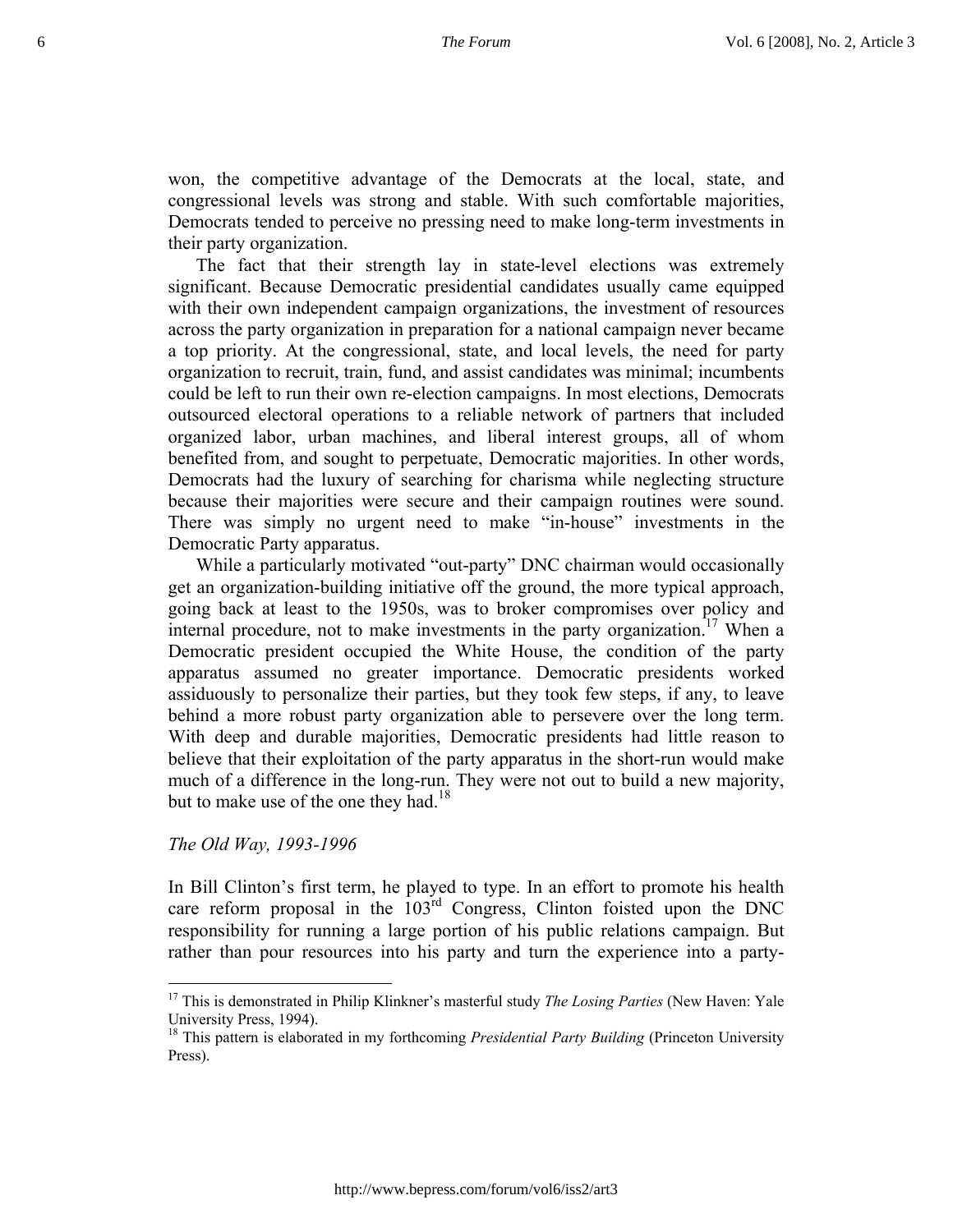1

building affair, the health care campaign swamped normal operations at the DNC and supplanted electoral operations in many state and local party organizations. Rather than prepare for the 1994 midterm elections by developing programs to register voters, enlist volunteers, recruit candidates, raise money, and draw up campaign plans, Democratic Party organizations were told to focus their efforts on selling the president's agenda. Reportedly, "all 150 employees contribute[d] to the effort" at the DNC, and the executive directors and state party chairmen in more than 20 states were relied upon to carry out the day-to-day public relations activities. DNC Chairman David Wilhelm, who had served as Clinton's campaign manager in 1992, admitted that "Health care is our No. 1 priority. It is what we are spending the vast majority of our time and resources on."<sup>19</sup>

But when an allied "independent coalition" working on behalf of health care reform was shown to be outperforming the DNC, Clinton's political team decided to shut the party operation down. They gutted the DNC's programs, fired its field staff, and slashed its budget; remaining party resources were diverted to a "fourthquarter [television] advertising blitz."<sup>20</sup> Whatever the party might have gained from its involvement in the health care campaign was discarded as the 1994 elections loomed. Kent Markus, the DNC executive director who helped coordinate the effort, remarked that "there was not a sufficient appreciation (by the White House) of the type of resource the DNC was and could be for them.<sup> $21$ </sup>

Of course, Clinton had no idea that the 1994 midterm elections would hand Republicans control of both houses of Congress and a majority of statehouses for the first time in 40 years. Warnings of a potentially large Democratic defeat did not come until the fall. With seemingly permanent Democratic majorities, Clinton's attention was focused on the legislative process and on his volatile poll numbers during his first two years, not on his party's organizational capacities.<sup>22</sup>

Had the Democrats' majorities not been so deep and so durable for so long, perhaps Clinton and other party leaders would have responded to the debacle of 1994 by calling for a thorough reexamination of the party's electoral operations and for the development of a new approach. But faith in their old, tried-and-true electoral strategies was not shaken so easily. Despite their historic defeat, Clinton and other party leaders acted as if the Democratic Party were still the majority party, temporarily dislocated. Rather than commence a broad-scale effort to

<sup>&</sup>lt;sup>19</sup> Ceci Connolly, "Developing the Sales Pitch for the Overhaul Plan," *Congressional Quarterly Weekly Report*, 7/10/93; Ceci Connolly, "DNC Aims to Approach Hill From Ground Up," *Congressional Quarterly Weekly Report,* 10/16/93; James A. Barnes, "Politics: Double Identity,"

*National Journal, 11/27/93.*<br><sup>20</sup> Julie Kosterlitz, "Health: The Democratic Steamroller that Wasn't," *National Journal, 5/14/94.*<br><sup>21</sup> Ibid

<sup>&</sup>lt;sup>22</sup> Bob Woodward, *The Agenda: Inside the Clinton White House* (New York: Simon & Schuster, 1994).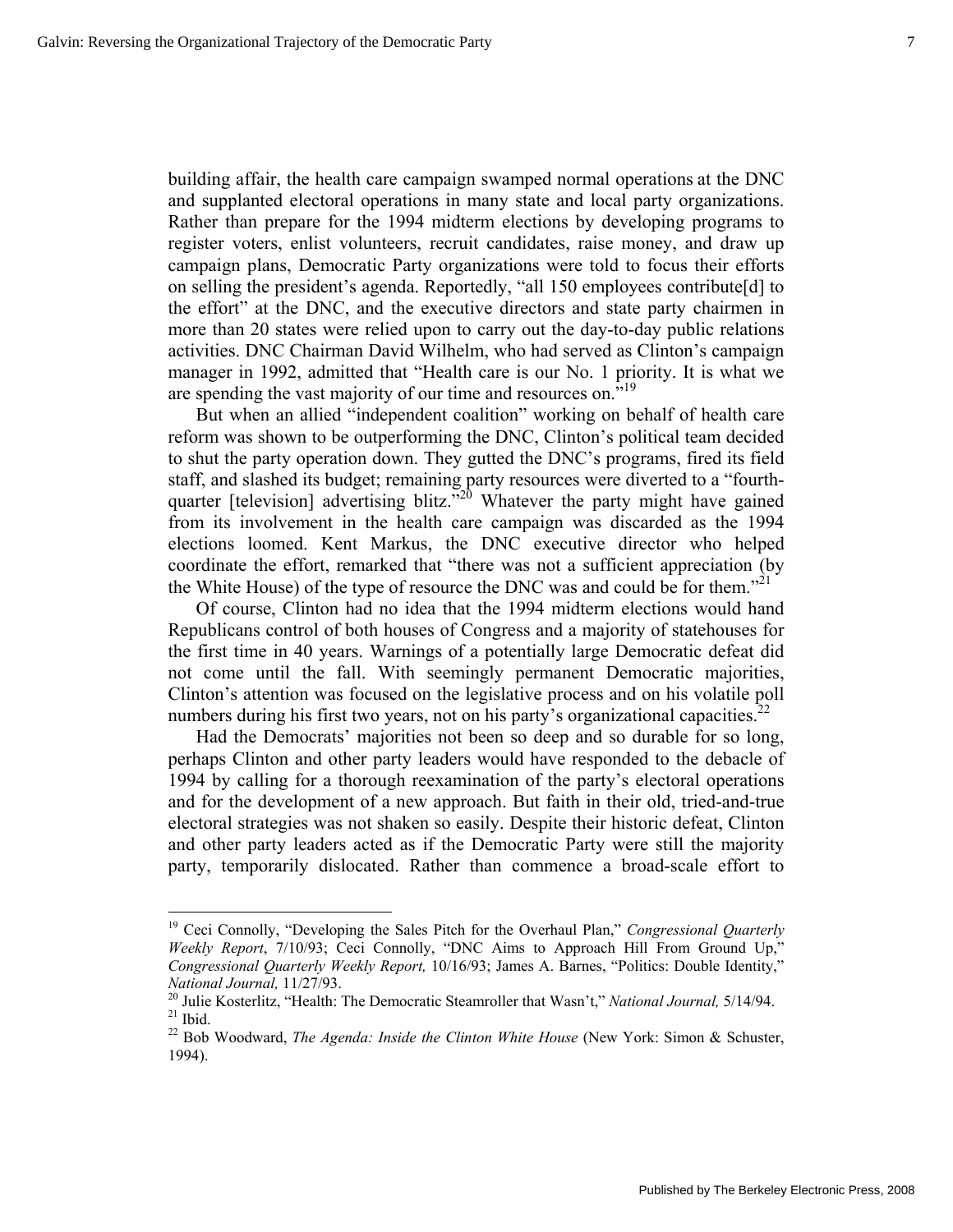rebuild the party organization and invest in operational capacities, they looked to tweak their message, hone their communications strategy, and try again.

In Clinton's view, the problem was that he had failed to communicate his policy agenda clearly and counter the arguments of incoming House Speaker Newt Gingrich effectively. He wrote in his memoirs that "we probably would not have lost either the House or the Senate" if he had made different policy choices on taxes, assault weapons, deficit reduction, welfare reform, and of course health care. Clinton believed his biggest misstep was that he had not "forced the Democrats to adopt an effective national counter-message" to the Republicans' Contract with America.<sup>23</sup> But Clinton also believed his party's misfortunes were temporary: "time was on my side," he wrote, because the Republicans were sure to overreach.<sup>24</sup> Voters would soon return home to the Democratic Party. First Lady Hillary Rodham Clinton wrote that in the aftermath of the election losses, "Bill counseled patience."<sup>25</sup> Evidently, no consideration was given to the state of the party organization and its operational difficulties. The focus was on sharpening the administration's policy agenda and retooling its communications strategies.

Other party leaders agreed with Clinton that their losses were temporary and relatively easily remedied. According to DNC chairman Donald Fowler:

I think the psychology clearly was that this is an aberration and it was going to pass off pretty soon. That was particularly true in the House. I remember that some of those guys in the House who were the ranking members of those committees – their committee members would call them Mr. Chairman in anticipation of 'The Restoration.<sup>26</sup>

The same sentiment was echoed at the state level of the party. In the fall of 1994, the Association of State Democratic Chairs met to discuss what went wrong and to make plans for moving forward. At the meeting, the prevailing sentiment was that the Democrats' new minority status was likely to be brief. Reversing the Republicans' recent successes, Democratic leaders declared, "can be achieved in the next two years."<sup>27</sup> The only question, going forward, was how to do a better job conveying the party's ideas to the public. They argued that regaining the majority would depend on Clinton's ability to "return to his basic economic message of 1992 and stick to it."<sup>28</sup>

<sup>&</sup>lt;sup>23</sup> Bill Clinton, *My Life* (New York: Alfred A. Knopf, 2004), 631.<br><sup>24</sup> Ibid., 632.<br><sup>25</sup> Hillary Rodham Clinton, *Living History* (New York, NY: Simon & Schuster, 2003), 288.

<sup>&</sup>lt;sup>26</sup> Personal Interview with former DNC Chairman Donald Fowler, 6/14/07, Columbia, SC.

<sup>27</sup> Edward Walsh, "State Democrats Retreat In Search of Answers," *The Washington Post,*  11/19/94.

 $28$  Ibid.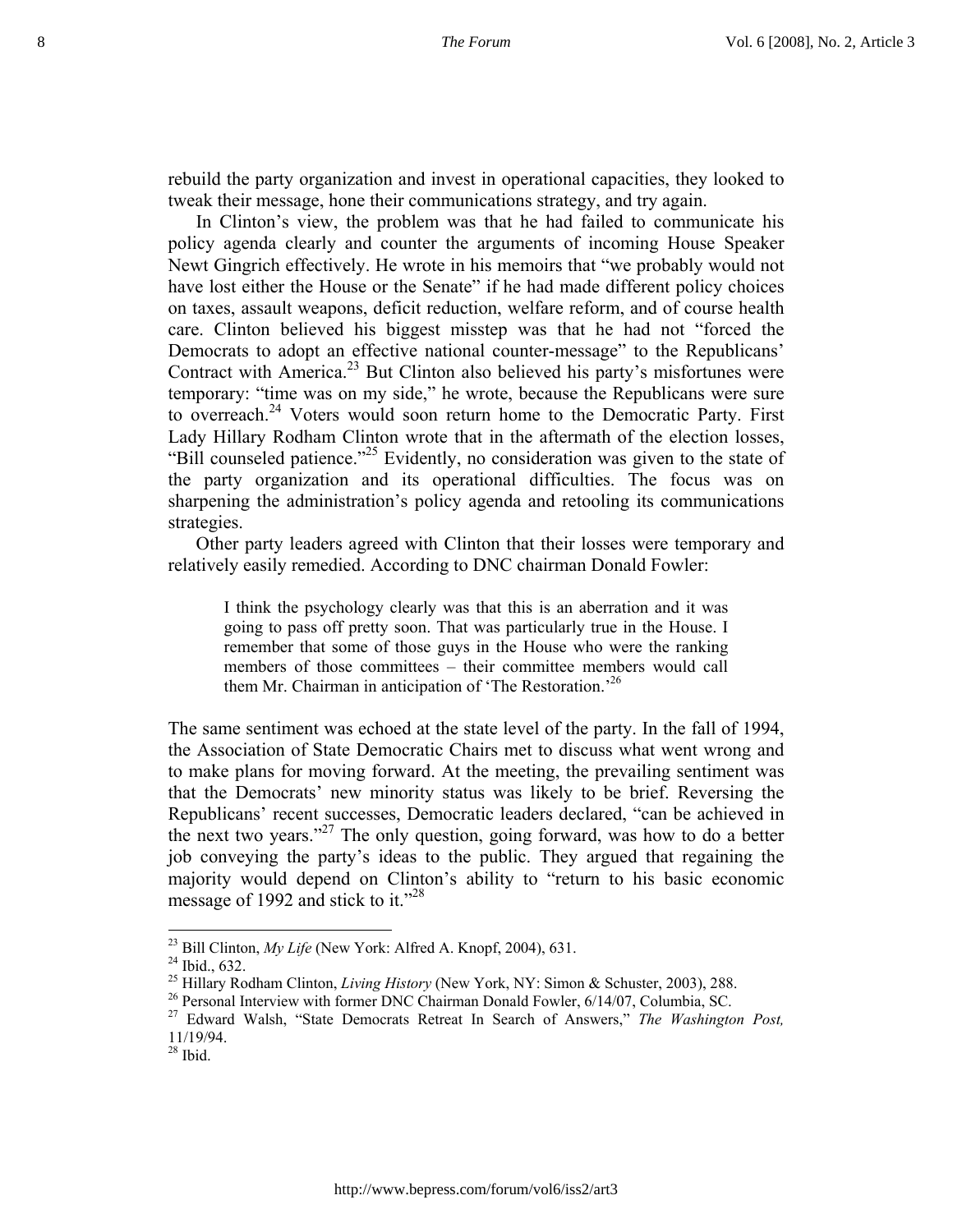This same non-organizational response could be heard from all corners of the party: leaders of the Democratic Leadership Council wrote that the election returns were the result of "fickle" independent voters who had briefly taken refuge in the Republican Party. But they were certain to remain a "swing bloc" in the future. In order to get back to Democratic dominance, the DLC suggested that Clinton offer the American people a new bundle of policies that reflected "the New Democrat formula of progressive ideas, mainstream values, and innovative, nonbureauratic ways of governing."<sup>29</sup> In other words, the Democrats' problem was not organizational, it was ideological and policy-related – and it could be fixed with a different emphasis of priorities.

Consequently, during the two years leading up to the 1996 elections, Clinton adopted his now-famous strategy of "triangulation," to "create a third position, not just in between the old positions of the two parties but above them as well," as Clinton's private consultant Dick Morris suggested.<sup>30</sup> Clinton followed Morris' advice and waged an "aerial war" of speaking directly to the people over the television airwaves, rather than a "ground war" of rebuilding his party's infrastructure and equipping it to mobilize the troops and turn out the voters.<sup>31</sup>

From the standpoint of most state party organizations, this was a fateful decision. After the 1994 elections, many state parties found themselves deep in debt and unable to raise the funds needed to rebuild their operations, recruit new candidates, and prepare for the campaigns of 1996. The Democratic Party of New York, for example, "existed in little more than a name, with only a telephone and a desk in some borrowed space," and was about \$400,000 in debt. The Pennsylvania party was in debt approximately \$200,000, and Illinois owed at least \$175,000. In Texas, the party was still in debt from the mid-1980s, and had at least \$700,000 to repay. New Jersey, for its part, was reportedly living "month to month." In none of these rich electoral vote states was there a Democratic governor to help the state committee get out of debt; 28 states also found themselves with brand new state chairmen.<sup>32</sup> The state parties looked to Clinton for help.

But Clinton did not attempt to redress these obvious signs of disrepair at the state and local level. Instead, his primary interaction with state parties during 1995 and 1996 involved a scheme to funnel "soft money" through state party

<sup>&</sup>lt;sup>29</sup> Al From and Will Marshall, "Editorial," *The New Democrat*, January/February 1995, 5.<br><sup>30</sup> Dick Morris, *Behind the Oval Office* (New York: Random House, 1997), 34-41, 80-85; Bill Clinton, *My Life* (New York: Alfred A. Knopf, 2004), 660; George Stephanopoulos, *All Too Human: A Political Education* (Boston: Little, Brown and Company, 1999), 334-6.<br><sup>31</sup> George C. Edwards III, "Campaigning Is Not Governing: Bill Clinton's Rhetorical Presidency,"

in *The Clinton Legacy*, ed. Colin Campbell and Bert A. Rockman (New York: Chatham House Publishers, 2000), 40-48.

<sup>32</sup> Barnes, "Politics: States of Repair," *National Journal,* 9/16/95.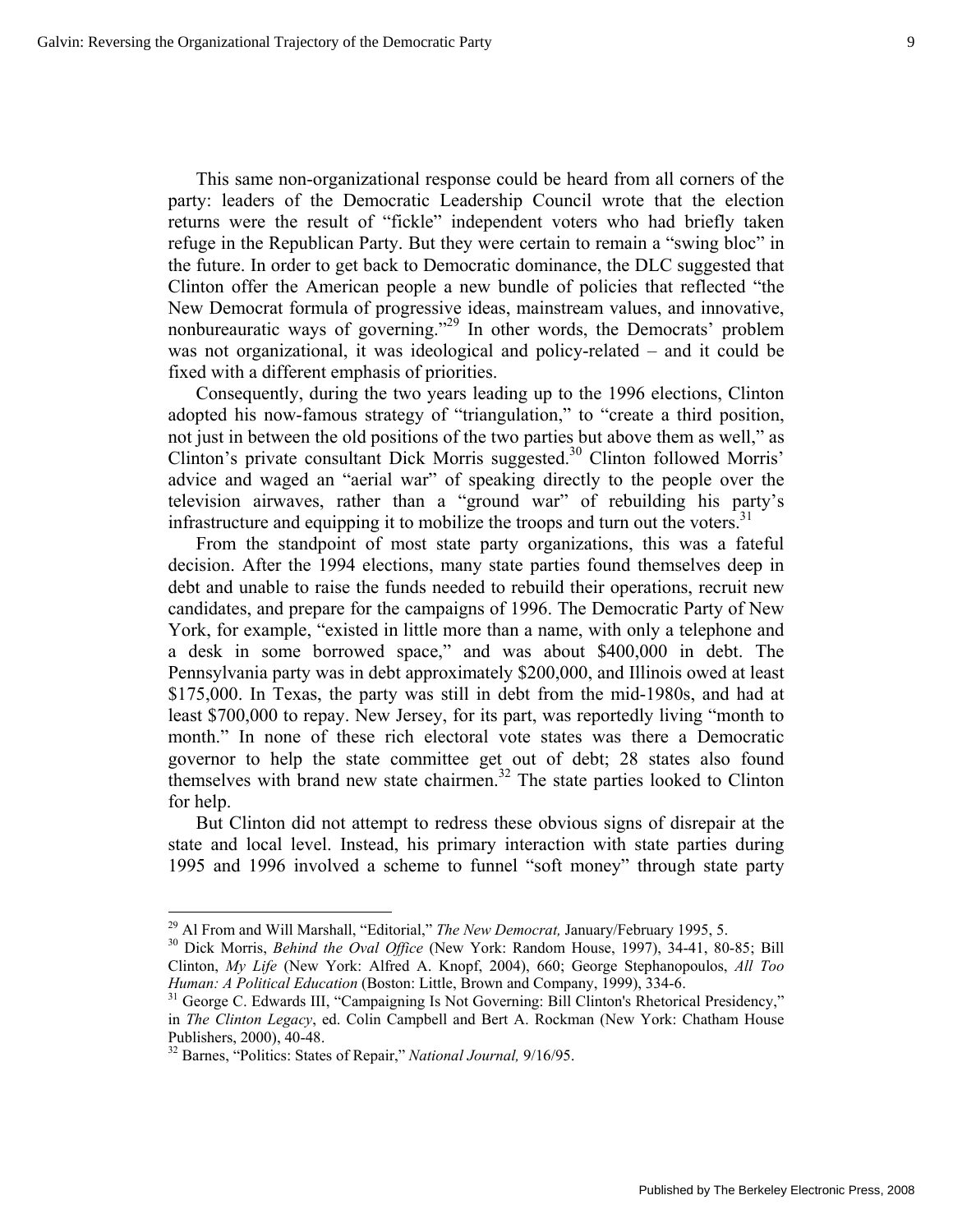committees to pay for the Clinton campaign's television advertisements.<sup>33</sup> "In the two years leading up to the presidential [campaign]," Clinton White House Political Director Craig Smith recalled, "state parties essentially became vehicles or additional arms of the presidential campaign."34 Through an elaborate process of soft-money fundraising, fund-transfers to state party committees, and closelymonitored expenditures for television advertisements (produced by Clinton's team and used for Clinton's reelection purposes), Clinton interacted with his party organization frequently but in a wholly instrumentally fashion: resources were dedicated exclusively to campaign advertisements.

Understandably, Clinton's reelection was the primary concern of the campaign and of many party leaders who assumed that Clinton's success would redound to the benefit of the party. But according to Fowler, it was not a zero-sum game: "My only argument was there were a lot of other things we could have done because we had financial capacity to help state parties that would have resulted in party building." Sufficient resources were available to help build state parties – "to do the voter files, to have field people, to have better media relations" – but such efforts simply were not made.<sup>35</sup> Old habits, evidently, die hard.

Clinton's victory in 1996 seemed to validate his strategy; but it also served notice that the party's newfound minority status was not going to be as easy to reverse as party leaders might initially have thought. Clinton's coattails were virtually nonexistent: Democrats lost three seats in the Senate, gained only two seats in the House, and lost a net of 53 state legislative seats. Republicans maintained a nearly two-to-one advantage in governorships, and the Democratic gain among partisan identifiers in the electorate was marginal. While the Republican Party had yet to achieve political dominance of the sort the Democrats once enjoyed, the 1996 election results made it clear that 1994 was no mere aberration.

## **Building Momentum for Change: 1996-1997**

With the Democratic Party evidently stuck in the minority, the mentality of the president and other party leaders finally began to change. At the DNC meeting in January of 1997, Clinton expressed his newfound interest in repairing the party's organizational capacities. He charged his new DNC chairman, Steve Grossman,

<sup>&</sup>lt;sup>33</sup> The story of Clinton's 1996 campaign strategy is now well-known. See, for example, Alison Mitchell, "The Fund Machine: A Special Report," *The New York Times,* 12/27/96; Bob

<sup>&</sup>lt;sup>34</sup> Personal Interview with former White House Political Director Craig Smith, 6/25/07, Washington, D.C.

<sup>&</sup>lt;sup>35</sup> Personal Interview with former DNC Chairman Donald Fowler, 6/14/07, Columbia, SC.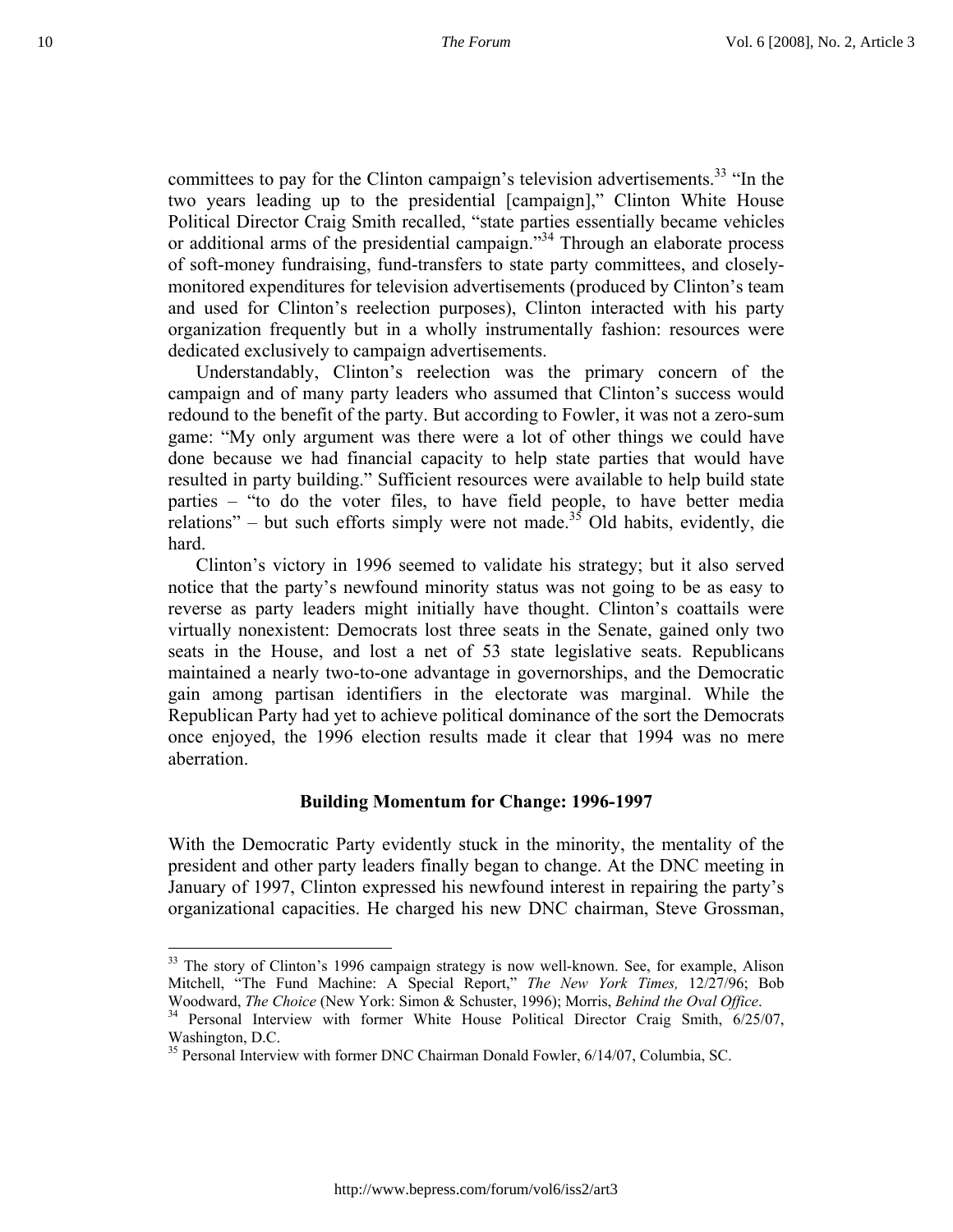$\overline{a}$ 

with implementing the core party-building tasks of "mobilizing our state parties, of recruiting good, new candidates, of getting people to show up when you have these meetings back home, and of making people proud to be Democrats and of making people believe that they ought to send a small check to the Democratic Party on a regular basis."<sup>36</sup> Echoing the president's sentiments, Vice President Al Gore told a meeting of the Association of State Democratic Chairs that he and the president wanted to rebuild the party organization: "The only way we'll be successful is if we win the ground war," he said. "President Clinton and I will help you at the local and state level in any way we can."<sup>37</sup> Following up on Clinton and Gore's new enthusiasm for party building, the DNC political team drew up a full-fledged party-building plan to invest in new technologies, build state party infrastructures, and run new training programs.<sup>38</sup>

The president and his team finally discovered the will to begin party building, but the imprudent practices of the past made launching new party-building programs more difficult than Clinton and his DNC leaders had anticipated. Years of organizational neglect and exploitation left few ongoing organizational initiatives to build on. What is more, Clinton's strategy in 1995-1996 – the most recent manifestation of the "old" approach – left the party deep in debt and facing a constant stream of legal bills relating to the Republican-led congressional investigation into alleged campaign finance abuses in 1996. While Clinton and his team seemed to have become committed, at long last, to making investments in the party organization, these financial liabilities proved to be prohibitive.

Whether motivated by selfless concern for his fellow partisans or by the desire not to be remembered as the president who sacrificed his party at the altar of his personal interests, Clinton decided to take it upon himself to replenish his party's coffers. Despite the high probability that he would be branded a hypocrite, he set out on an ambitious campaign to raise large sums of soft money to help his party get back on its feet – even as he called for campaign finance reforms to curtail the use of soft money.<sup>39</sup> Whereas the typical approach of Democratic presidents since Kennedy was to hoard the proceeds from lucrative fundraisers in presidential rainy-day funds, Clinton directed that 85 percent go toward helping Democratic candidates with their campaigns in 1998 and 15 percent go toward DNC debt relief. This new formula reflected a radically different set of priorities for the

<sup>&</sup>lt;sup>36</sup> Public Papers of President Clinton, "Remarks to a Democratic National Committee Meeting," 1/21/97.

<sup>37</sup> Arthur H. Rotstein, "Vice President Urges Democratic Chairmen to Build Party's Base," *The Associated Press,* 12/6/96. 38 Personal Interview with former DNC Chairman Steve Grossman, 6/11/07, Boston, MA. 39 Richard L. Berke, "Debate Aside, Fund-Raising Doesn't Stop," *The New York Times,* 10/3/97;

<sup>&</sup>quot;Inside Washington: No Tricks Please," *National Journal,* 10/11/97; James A. Barnes, "Administration: No Rest for the Fund Raiser in Chief," *National Journal,* 11/22/97; Personal Interview with former White House Political Director Craig Smith, 6/25/07, Washington, D.C.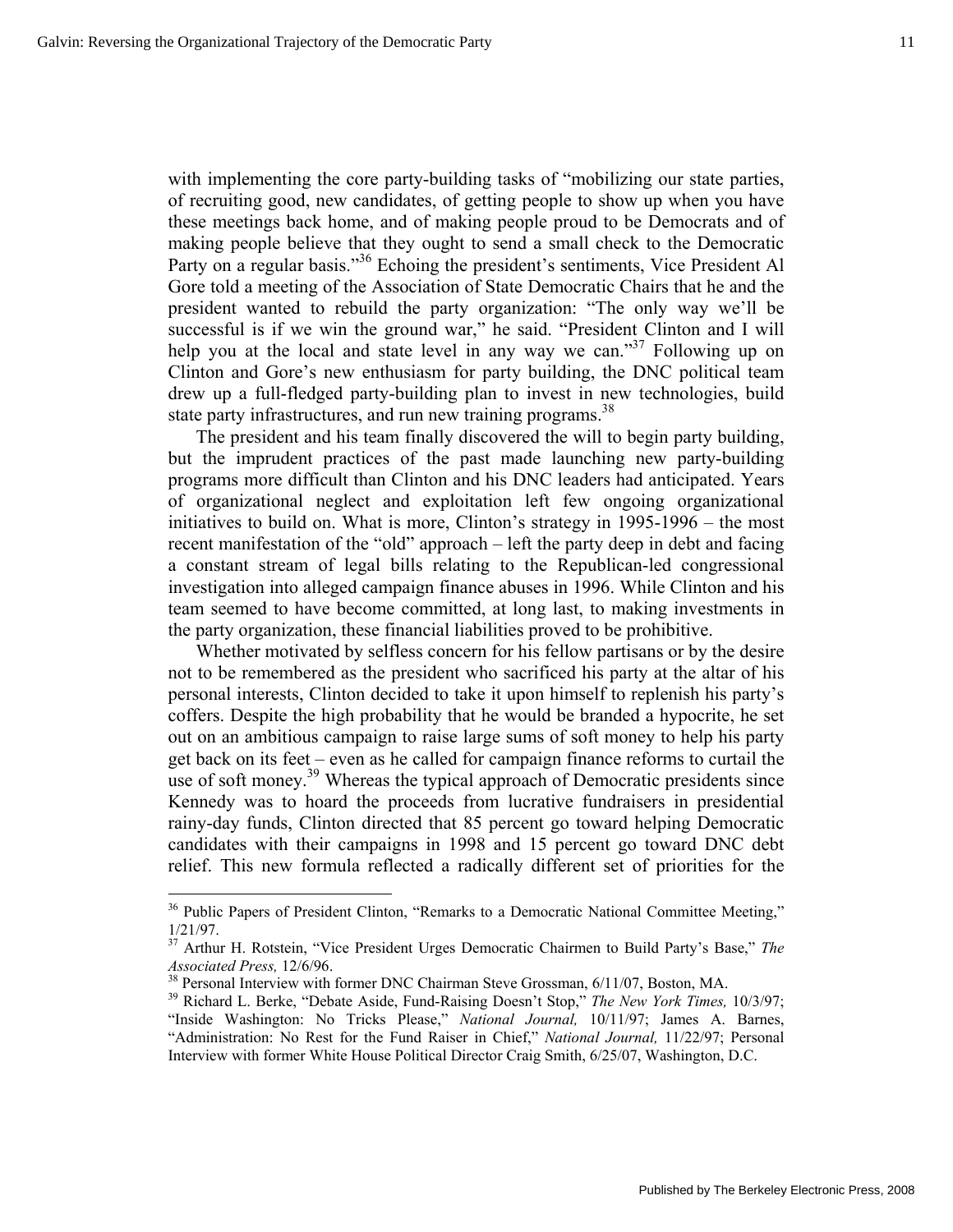Democratic Party that included, for the first time in over 40 years, giving a lift to the party organization.<sup>40</sup>

By the end of 1997, Clinton had made significant gains in reducing the party's debt, but still had a ways to go. The costs of changing the party's course of history were proving to be extremely high. In January of 1998, however, the Monica Lewinsky revelations broke. The scandal, somewhat ironically, proved to be a windfall for the party. Democrats showed their support for Clinton by donating large sums of money, and by July of 1998, the DNC had reduced its debt to \$3.24 million and had \$3.66 million in cash on hand. It raised approximately \$24 million during the first six months of 1998 alone.<sup>41</sup>

But facing impeachment and possible removal from office, Clinton became increasingly concerned with maintaining the support of those congressional Democrats on whose support his presidency would depend. He directed the DNC to go \$3 million further into debt and distribute the funds to the two congressional campaign committees; throughout the fall of 1998, Clinton focused almost exclusively on raising money for congressional campaigns.<sup>42</sup> Thus, despite coming tantalizingly close to party-building readiness at the DNC, Clinton again shifted course. While his efforts may have helped congressional Democrats gain several seats in the midterm elections, Clinton temporarily put the DNC deeper into debt and prevented it from undertaking new, constructive party-building programs. Grossman continued to emphasize the importance of making long-term investments in party organization, but with Clinton's presidency on the line, the  $DNC's$  party-building plans were put on hold.<sup>43</sup>

Nevertheless, in many ways the events of 1997-1998 built the momentum that was needed for the next two years. Clinton's prodigious fundraising and Grossman's rhetorical emphasis on party building helped to pay the startup costs – financial and psychological – associated with reversing the Democrats' history of organizational neglect. As 1999 began, the party was nearly out of debt, Clinton's impeachment trial was over, and the party was finally prepared to chart a new course forward.

<u>.</u>

<sup>&</sup>lt;sup>40</sup> Katharine Q. Seelye, "Clinton Follows the Money from Boston to New York," *The New York Times*, 7/1/97.

<sup>&</sup>lt;sup>41</sup> James A. Barnes, "Politics: Campaign Circuit," *National Journal*, 7/18/98.<br><sup>42</sup> Alexis Simendinger, Peter H. Stone and Richard E. Cohen, "Presidency: Impeachment Improv," *National Journal,* 10/10/98; Peter H. Stone, "Politics: The Politics of Survival," *National Journal,*  10/24/98.

<sup>&</sup>lt;sup>43</sup> Personal Interview with former DNC Chairman Steve Grossman, 6/11/07, Boston, MA.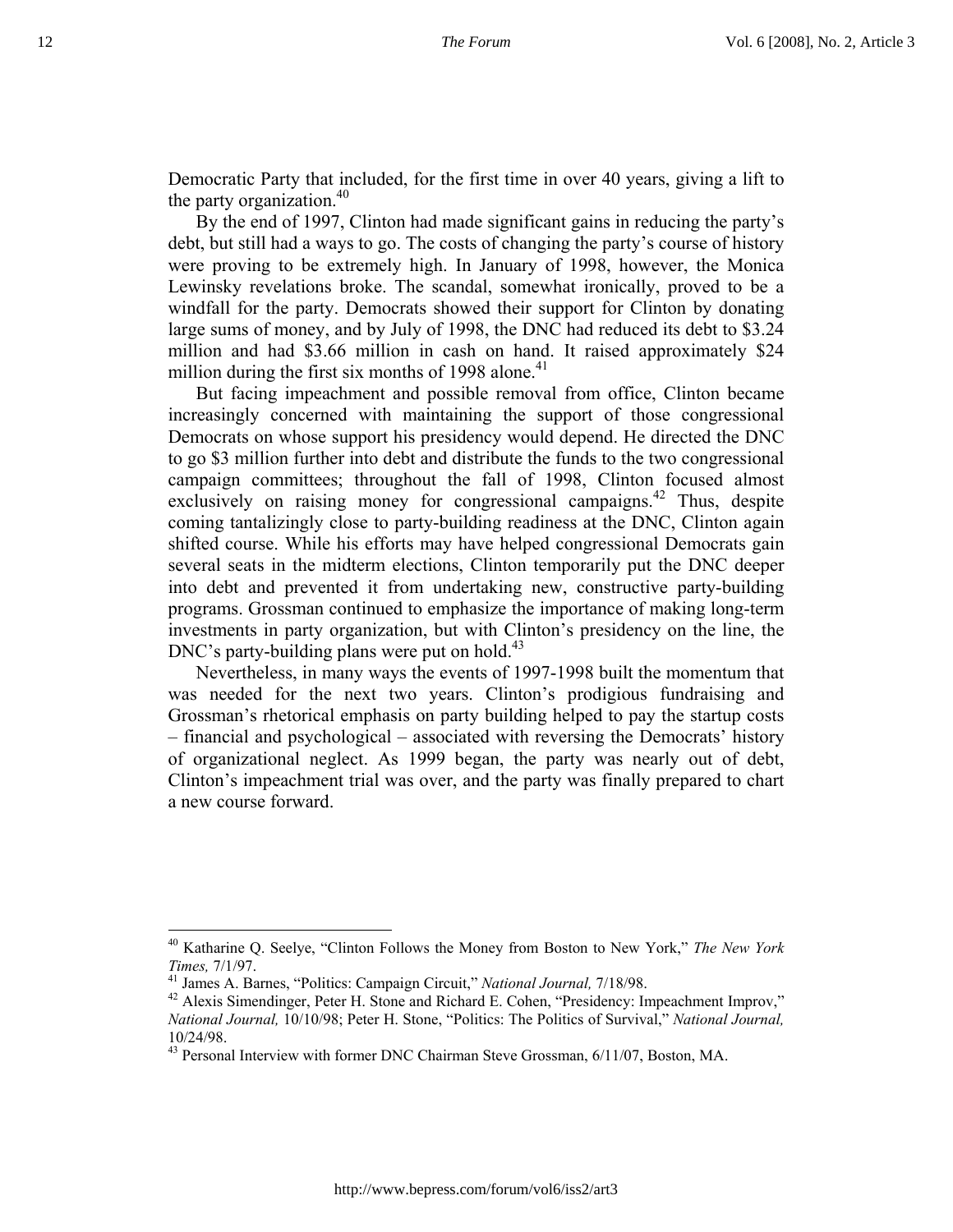#### **The Great Reversal: 1999-2000**

When Joe Andrew took the reins of the DNC from Grossman in early 1999, he found "a tremendous malaise in the party." After four years of minority status in Congress and a long and turbulent year of scandal and impeachment, he said, Democrats were "worried that there was just no chance we could win."<sup>44</sup> The party's future prospects looked grim. Such sentiments represented a historic reversal in the outlook of Democratic Party leaders and activists. No matter how organized (or disorganized) Democrats might have been around election time, there was an assumption that the party would remain in the majority. With such expectations, there was never an obvious incentive for the Democrats' diverse, heterogeneous coalition to work together in concert. Elected officials, the national committee, state parties, organized labor, civil rights groups, and special interest groups were free to go their separate ways with minimal institutionalized coordination or long-term strategic planning.

But with newfound uncertainty about the party's future competitiveness, the coalition finally came together. According to Andrew, this had nothing to do with his, or even Clinton's, efforts to bring people together – it was simply a result of the changed electoral context:

We didn't have all these guys around a table—for example organized labor—to do something for years. Literally, it wasn't because of me, I did nothing. I just invited them all to come to talk. They did it because of the fact that they were so concerned that we weren't going to win! There was no secret sauce here. People were willing to work harder together. People were willing to come together and talk and coordinate the way they had not been, because – what choice did they have?<sup>45</sup>

Inside the DNC, Andrew backed up this new party-wide commitment to coordination and strategic planning with "America 2000," a plan to make significant investments in the party's national and state organizational capacities.46

The objective was to equip the party organization to win more elections up and down the line, both now and in the future: "from dogcatcher to the United States Presidency... not just in 1999 and 2000, but in 2009 and 2010" as well.<sup>47</sup> Backed by the fundraising star-power of President Clinton and the strategic and

1

<sup>&</sup>lt;sup>44</sup> Personal Interview with former DNC Chairman Joe Andrew,  $6/26/07$ , Washington, D.C. <sup>45</sup> Ibid.<br><sup>45</sup> "America 2000," *Democratic National Committee*, March 1999.

<sup>&</sup>lt;sup>47</sup> "DNC National Chair-Designate Joe Andrew, Keynote Address, DNC Full Committee Meeting, Washington D.C., March 19, 1999," in "America 2000," *Democratic National Committee,* March 1999.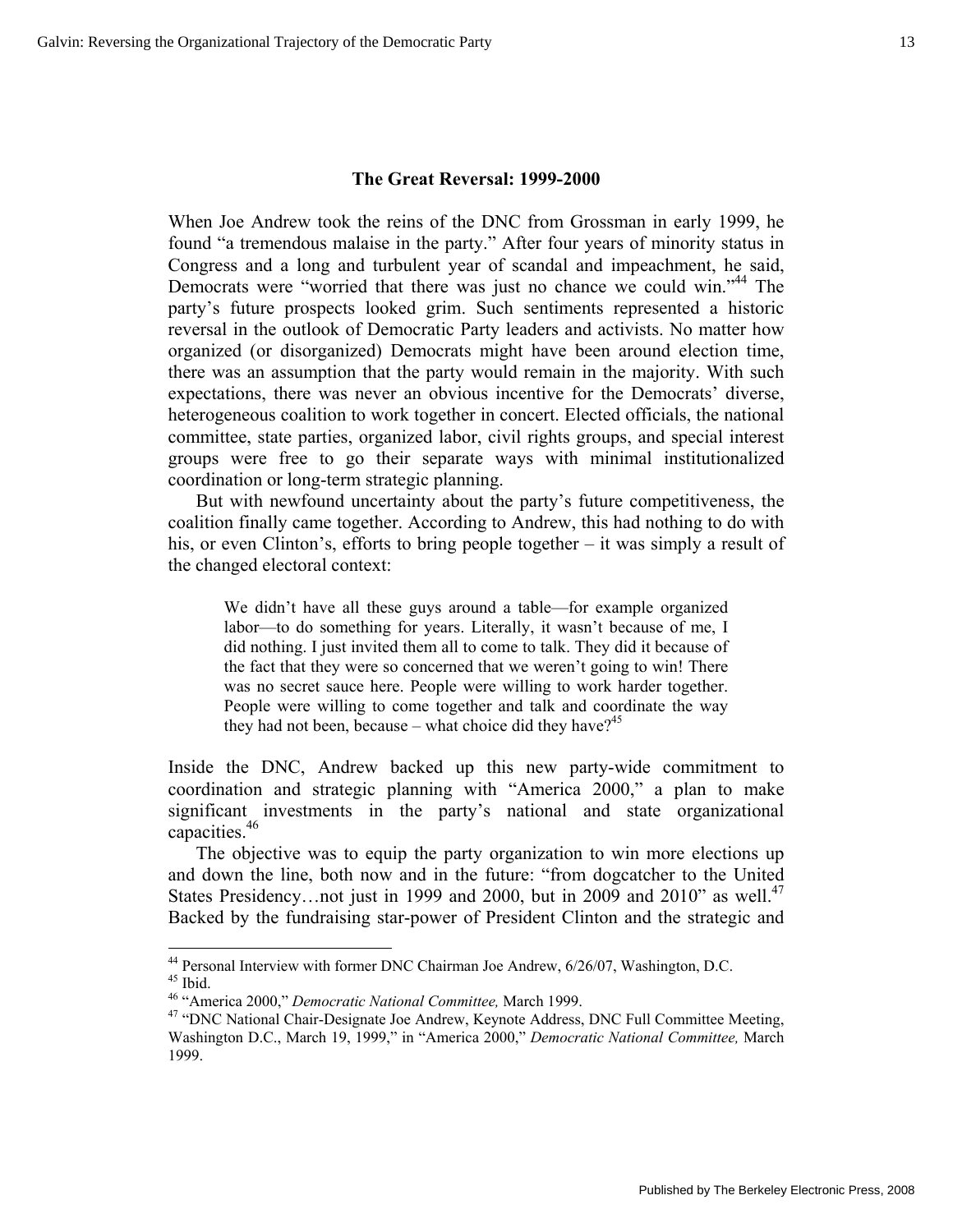administrative support of the White House political team, the DNC began in the spring of 1999 to make investments in the party's human capital, in its campaign services, and in its technology.

To build the party's human capital, the DNC launched a series of campaign management training seminars and activist-enrollment efforts. In all, twelve national campaign training programs were successfully completed in 1999-2000 and over one million volunteers were enlisted by the party to help in the 2000 election.48 To enhance the party's campaign service capacities, the DNC expanded its field program, established a "campaign store" for candidates to purchase campaign products at a discount, and developed with state parties new plans for coordinated voter registration, donor identification, and voter mobilization drives.<sup>49</sup>

Investments in technology, however, constituted the centerpiece of America 2000. With Clinton's help, the DNC raised and spent more than \$1 million to upgrade and standardize the voter file software and hardware used by state parties, create a new website for the party, and build new communication links between state and national party committees. The expanded field team systematically analyzed state party infrastructures, tailored technological investments to fit each state's needs, and offered individualized support.<sup>50</sup> These new investments in technology were warmly welcomed by state party chairs, one of whom exclaimed: "Joe Andrew has been a shot of adrenaline."<sup>51</sup>

Time and resources were limited, however, and party leaders soon became consumed with planning for the 2000 elections. Clinton's team had managed to get a number of significant initiatives off the ground, but rebuilding the party organization required more than a handful of targeted investments over the course of two years. These early party-building efforts did, however, plant the seeds of the party's future organizational development. For the first time in over 40 years, the Democratic Party was moving along a different organizational trajectory.

## **Unfinished Business: Piecemeal Change since Clinton**

Party building is an incremental process of cumulative change. While Clinton's team could claim a number of party-building accomplishments, it also left much unfinished business. In particular, two integral components of the America 2000 plan – creating a national voter file and constructing a new DNC headquarters –

<sup>&</sup>lt;sup>48</sup> Personal Interview with former DNC Chairman Joe Andrew, 6/26/07, Washington, D.C. <sup>49</sup> "America 2000," *Democratic National Committee*, March 1999. <sup>50</sup> Ibid.

<sup>51</sup> Melinda Henneberger, "Democratic Chairman Plays Humble Hoosier Effortlessly," *New York Times*, 8/14/00.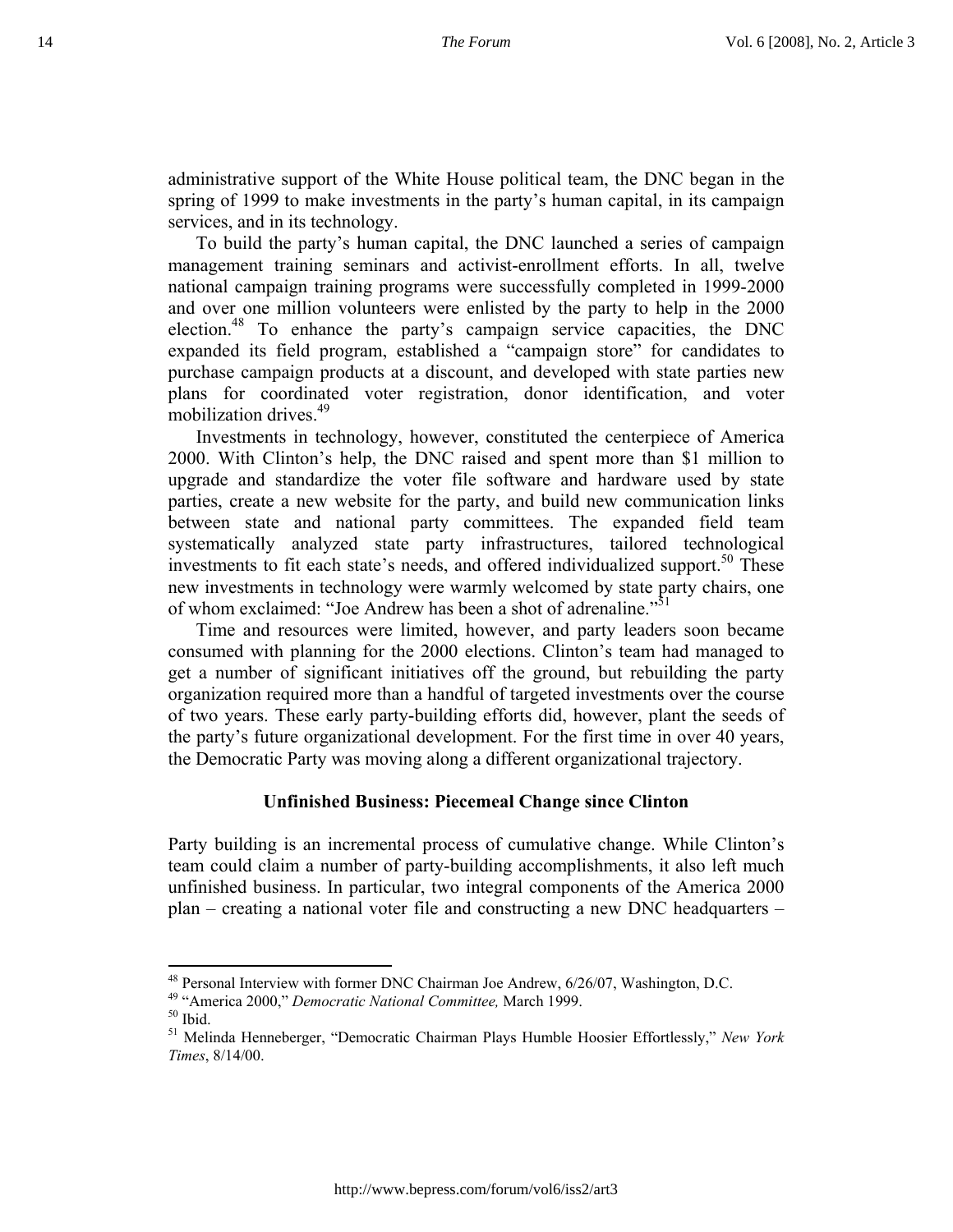1

were not accomplished by the time Terry McAuliffe assumed the chairmanship in 2001.

The national voter file – a centralized database with detailed individual-level information for use in voter mobilization campaigns – was one of the innovations that Clinton, in particular, "personally pushed for," Andrew noted. "He got convinced that having a national voter file was a very important part of the party."<sup>52</sup> Logistically, however, it proved to be extremely difficult to assemble. Most state parties had their own voter files, and the quality and format of the data varied widely from state to state. What's more, many state parties were reluctant to share their data, as these were their "crown jewels, the key asset that they have" for fundraising and all other local party operations.<sup>53</sup> First steps were taken to work out data-sharing agreements and to construct a new database at the DNC, but the project was only in its early stages when the Clinton team departed in early 2001.

The difficulty of building the national voter file, perhaps the most important tool of modern party politics, offers a particularly good illustration of how hard it is to orchestrate significant change in a large and complex organization like the Democratic Party. Not only did state party chairs need to be convinced of the benefits of a national voter file, but the software needed to be made compatible, the data needed to be integrated, and the output needed to be user-friendly. Creating durable organizational change, in other words, takes time, resources, and the sustained motivation of many actors working in concert. The headquarters construction project is an equally good illustration. On the back cover of the America 2000 plan is a blueprint sketch of a new DNC headquarters; but by the time Clinton and his team left office, the project had not yet been contracted. Time had simply run out.

McAuliffe set four main goals for his chairmanship. The first two involved completing Clinton's unfinished business: building a new "state-of-the-art" headquarters and constructing the national voter file. The third was to "strengthen state parties," and the fourth goal – or set of goals – was financial: to provide direct assistance to candidates, to create email and direct-mail lists which could be used to expand the party's donor base, and to make the party financially "selfsufficient" in the years ahead.<sup>54</sup>

Over the course of his term, McAuliffe's fundraising efforts were an unqualified success. With his uncanny knack for raising enormous amounts of soft money quickly, McAuliffe managed to erase the DNC's post-2000 election

 $^{52}$  Personal Interview with former DNC Chairman Joe Andrew, 6/26/07, Washington, D.C.  $^{53}$  Ibid.

<sup>54</sup> Terry McAuliffe and Steve Kettmann, *What a Party!: My Life among Democrats: Presidents, Candidates, Donors, Activists, Alligators, and Other Wild Animals* (New York: Thomas Dunne Books, 2007), 281, 285, 385.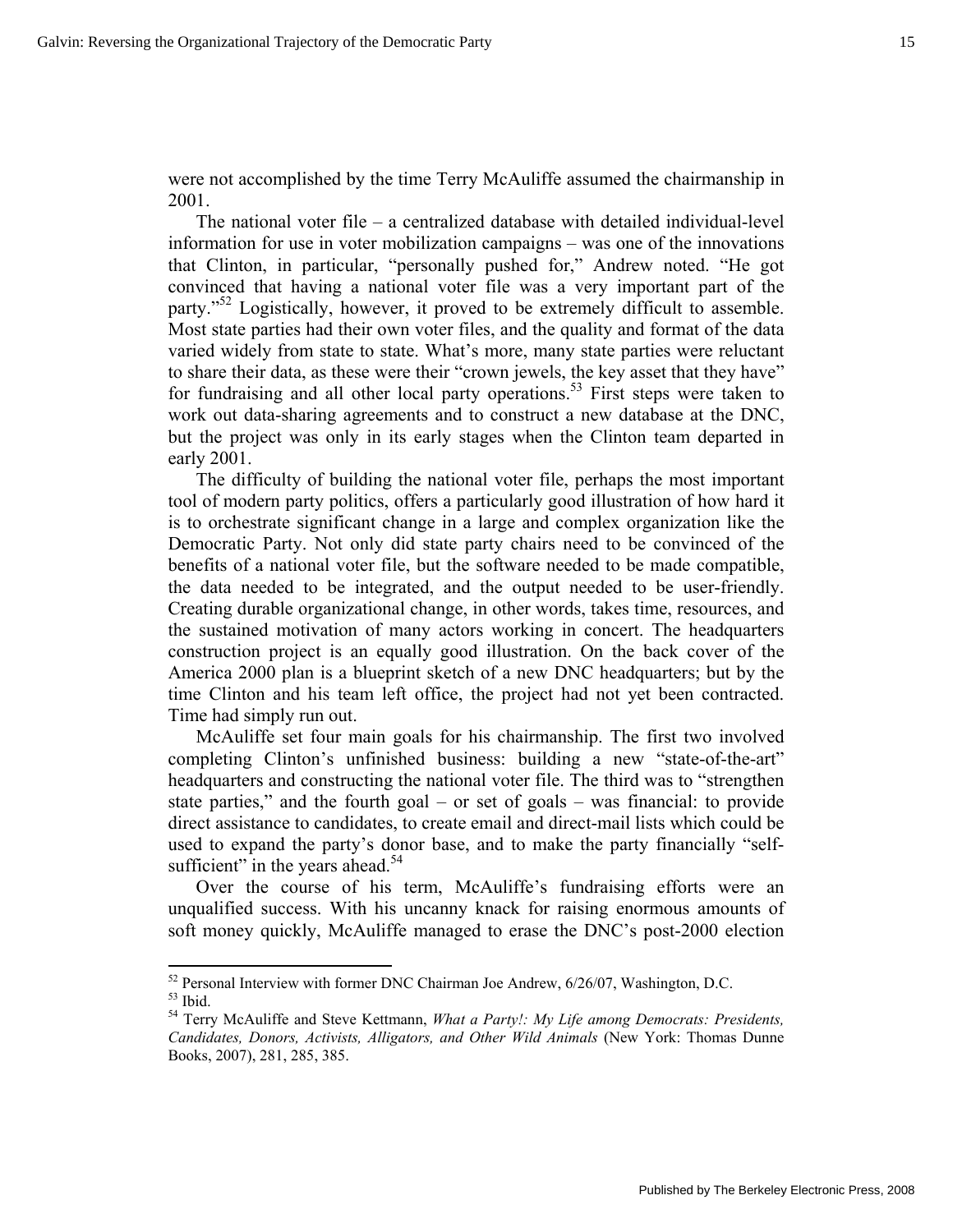legal debts and raise the \$20 million needed to build a new DNC headquarters before the McCain-Feingold ban on soft money went into effect. By 2004, the DNC's email and donor lists had grown exponentially, and sufficient funds were available to provide direct assistance to Democratic candidates and spend \$348 million in conjunction with the Kerry campaign, shattering all previous records.<sup>55</sup> Another clear success story was the new DNC headquarters, which opened in the spring of 2004 fully equipped with modern facilities, the latest in computer technology, and even a television studio.

But McAuliffe's other two goals – building a national voter file and strengthening state parties – remained unfinished as his term came to an end. The voter file again proved to be more of a challenge than McAuliffe had anticipated. Few states agreed to share their data, despite McAuliffe's assurances that the DNC would keep their voter lists continually updated. For those that did participate, the DNC claimed to have "corrected more than 27 million addresses and phone numbers."<sup>56</sup> But by the end of 2004, the voter file was nowhere near complete. According to one party activist, the system McAuliffe invested in had no "front end, no user interface." It "didn't do what a field organizer needs it to do…You weren't going to get walk lists or other tools out of it. It doesn't do bupkus."<sup>57</sup>

McAuliffe dedicated \$10 million to help state parties gear up for redistricting in 2001 and another \$65 million to help with the 2004 elections, but their organizations were in "sorry shape" when Howard Dean assumed the DNC chairmanship in 2005.<sup>58</sup> A thorough assessment of state party structures and operations revealed widespread organizational deficiencies. Most needed financial resources and more staff, and some also needed legal assistance, technological upgrades, public relations support, and campaign expertise.<sup>59</sup>

While McAuliffe's attempt to build a voter file was stymied by logistical difficulties and his failure to build state parties was a missed opportunity, it is important to observe that just like Clinton's second term, McAuliffe's tenure was filled with unexpected twists and turns that set his party-building projects back. First, there was McCain-Feingold, which undercut McAuliffe's primary area of expertise, the raising of soft money. Then there was 9/11, which temporarily shut down party-building efforts at the DNC: "I was like a caged rat," McAuliffe

<sup>55</sup> Ibid., 374

<sup>56</sup> Ibid., 285.

<sup>57</sup> Brian Reich, "Please standby…The DNC Is Still Experiencing Technical Difficulties," *Personal Democracy Forum, 4/18/05, http://www.personaldemocracy.com/node/536.* 58 McAuliffe and Kettmann, *What a Party!, 298, 374; Elaine C. Kamarck, "Assessing Howard*"

Dean's Fifty State Strategy and the 2006 Midterm Elections," *The Forum,* 4, 3 (2006); Matt Bai, "The Inside Agitator," *The New York Times,* 10/1/06.

<sup>&</sup>lt;sup>59</sup> Kamarck, "Assessing Howard Dean's Fifty State Strategy and the 2006 Midterm Elections"; Bai, "The Inside Agitator."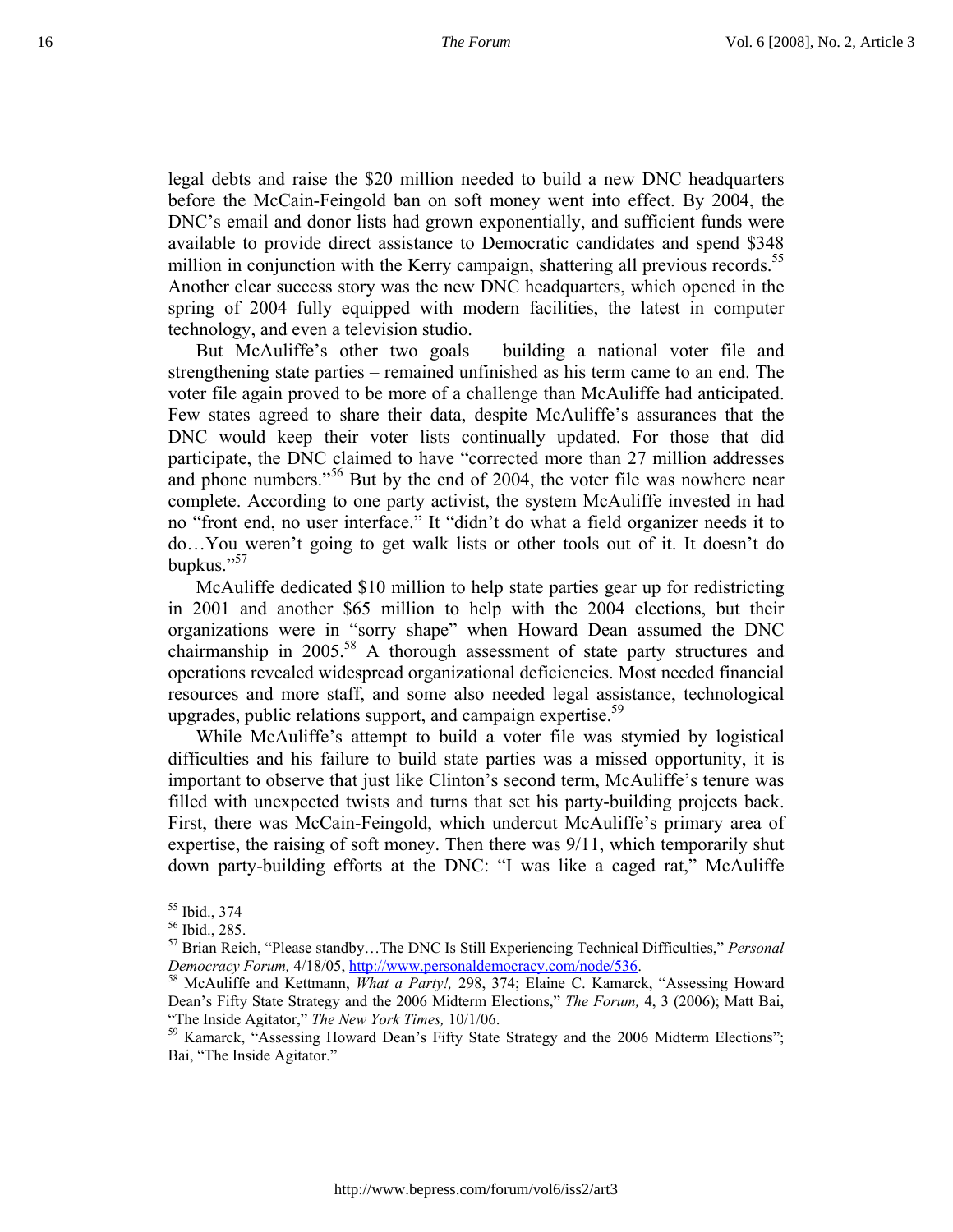wrote. "I couldn't travel. I couldn't make political calls. I couldn't make money calls. I couldn't do anything."<sup>60</sup> Third, while the new headquarters was being built, the DNC had to move into a temporary location for almost a year and a half, with all the disruption such a move invariably entails. Finally, the Kerry campaign kept the DNC largely on the sidelines and refused to use the opportunity of the national campaign to make further investments in the party's organizational capacities.

To be sure, Democrats had come a long way from 1994. The mentality of party leaders had changed, the party's lingering debt was finally erased, and critical investments were made in the party's physical infrastructure, in its technological capacities, and in its human capital. Yet none of this had translated into electoral success. By the end of 2004, after yet another round of heartbreaking losses at the national and local levels, the Democrats appeared stuck in the minority for the foreseeable future. Democratic leaders began desperately to search for new solutions. Some consulted with cognitive linguistic experts and sought out new metaphors; $61$  some designed new policy proposals; $62$ some launched a progressive talk radio station; $63$  and others redoubled their commitment to invest in the party's organizational capacities.

The more we learn about Howard Dean's DNC chairmanship, the more his contributions appear to mark a significant step forward in the party's organizational development. His accomplishments have been many. First and foremost, between 2005 and 2008, the Dean team at the DNC finally managed to build a functional national voter file. By investing \$8 million in the program and running several pilot projects to test its effectiveness in grassroots campaigns, the new system, called VoteBuilder, hopes to be a major factor in local and national Democratic campaigns in  $2008<sup>64</sup>$  When used in conjunction with a new "Neighborhood Volunteer" online tool, the voter file aims to help grassroots canvassers organize in their communities and then feed back information on individual voters directly into the centralized system.<sup>65</sup>

In an effort to cultivate the "foot soldiers" of future campaigns, Dean's team has also run multiple training programs for campaign professionals, volunteers, and state party operatives. The DNC has also introduced several new innovations, including customizable online tools for local organizing, such as "PartyBuilder,"

 $\overline{a}$ 

http://www.democrats.org/a/2008/04/for\_immediate\_r\_5.php.

<sup>&</sup>lt;sup>60</sup> McAuliffe and Kettmann, *What a Party!*, 303.<br><sup>61</sup> Matt Bai, "The Framing Wars," *The New York Times*, 7/17/05.<br><sup>62</sup> Kathy Kiely, "'New Direction' is new theme for Democratic plan," *USA Today*, 6/14/06.<br><sup>63</sup> Howard

<sup>&</sup>lt;sup>65</sup> Ibid.; Press Release, "DNC Launches McCain Ad and New National Field Organizing Effort," *Democratic National Committee,* 4/21/08,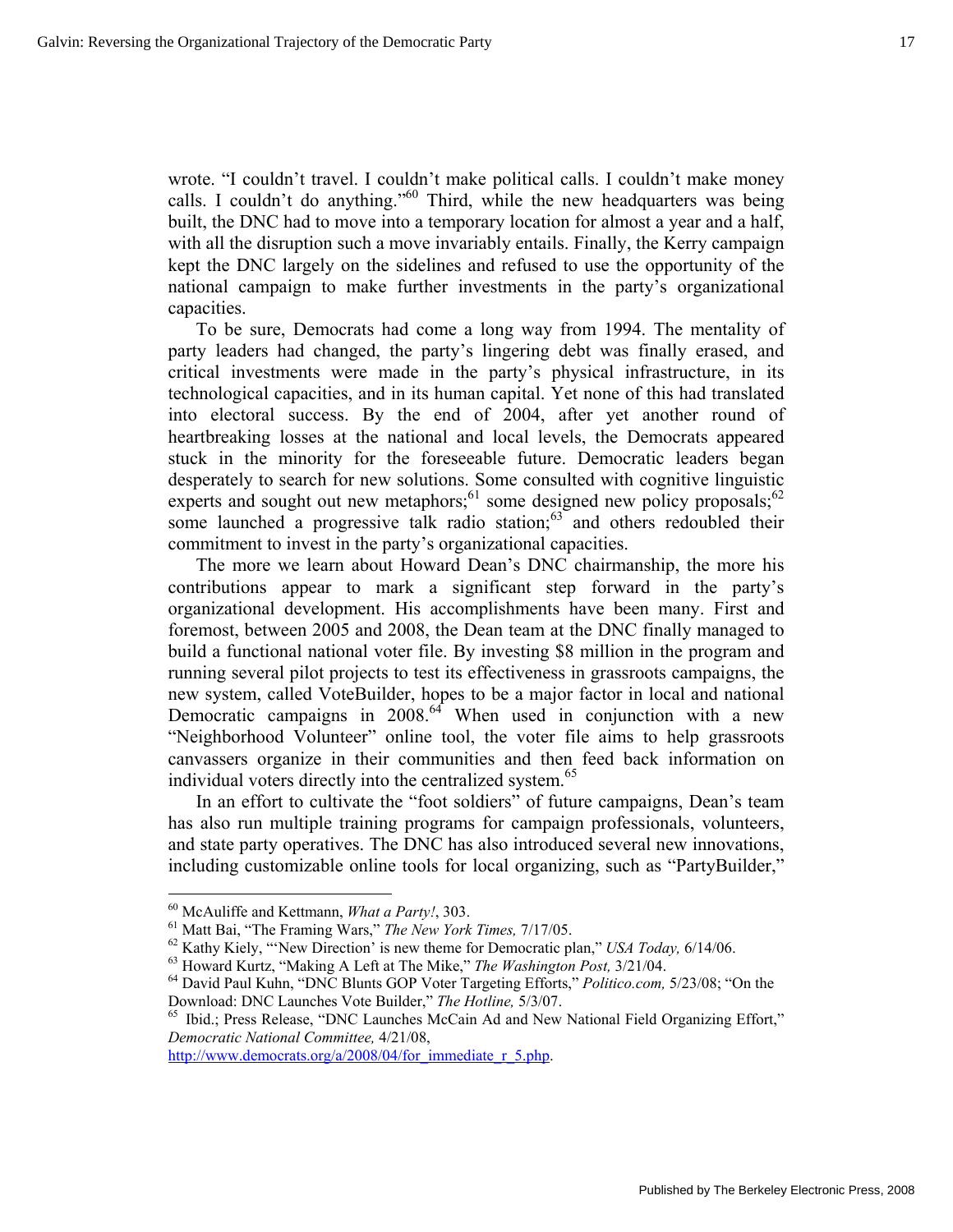and new mechanisms for generating a steady stream of contributions, including "Democracy Bonds." Last but not least, Dean's much-discussed 50-state strategy, the centerpiece of his party-building program, has funded at least four coordinators in every state to help rebuild state party operations, and has generated rave reviews from state leaders and local activists.<sup>66</sup>

Yet Dean, too, has encountered serious challenges to his party-building programs. His challenges have not been financial like Clinton's or technological like McAuliffe's. They have been mostly strategic and personal. Dean's ambitious efforts were greeted with hostility from party "insiders" who strongly disagreed with his allocation of party resources to "red" states that seemed to offer little chance of helping Democrats win back congressional majorities in 2006.<sup>67</sup> In a widely-reported conflict, Congressman Rahm Emanuel, chair of the Democratic Congressional Campaign Committee, forcefully argued that the DNC should transfer \$10 million to help marginal races in 2006 instead.<sup>68</sup> Dean held firm, but ultimately did allocate an additional \$2.6 million into field operations while continuing to fund the 50-state strategy. $69$ 

The dispute indicated that many in the party establishment either disagreed with, or did not understand, the notion that organizational party building is fundamentally an incremental process of cumulative growth. To them, the future was now, and Dean's highly-publicized commitment to a long-term strategy for the party seemed quixotic at best. Paul Begala, a former adviser to Bill Clinton, said:

[Dean] has raised \$74 million and spent \$64 million. He says it's a longterm strategy. But what he has spent it on, apparently, is just hiring a bunch of staff people to wander around Utah and Mississippi and pick their nose. That's not how you build a party. You win elections. That's how you build a party.<sup>70</sup>

 $\overline{a}$ 66 Kamarck, "Assessing Howard Dean's Fifty State Strategy and the 2006 Midterm Elections"; and see: <u>http://www.democrats.org/a/party/a\_50\_state\_strategy/</u>. <sup>67</sup> Bai, "The Inside Agitator."

<sup>68</sup> See, for example, Adam Nagourney, "Dean and Party Leaders in a Money Dispute," *The New York Times,* 5/11/06; Dan Gilgoff, "Dean's List," *U.S. News & World Report,* 7/24/06; Kamarck, "Assessing Howard Dean's Fifty State Strategy and the 2006 Midterm Elections"; and Daniel Galvin, "How to Grow a Democratic Majority," *The New York Times, 6/3/06*. <sup>69</sup> Bai, "The Inside Agitator."

<sup>70</sup> Transcript, "The Situation Room," *CNN*, 5/11/06.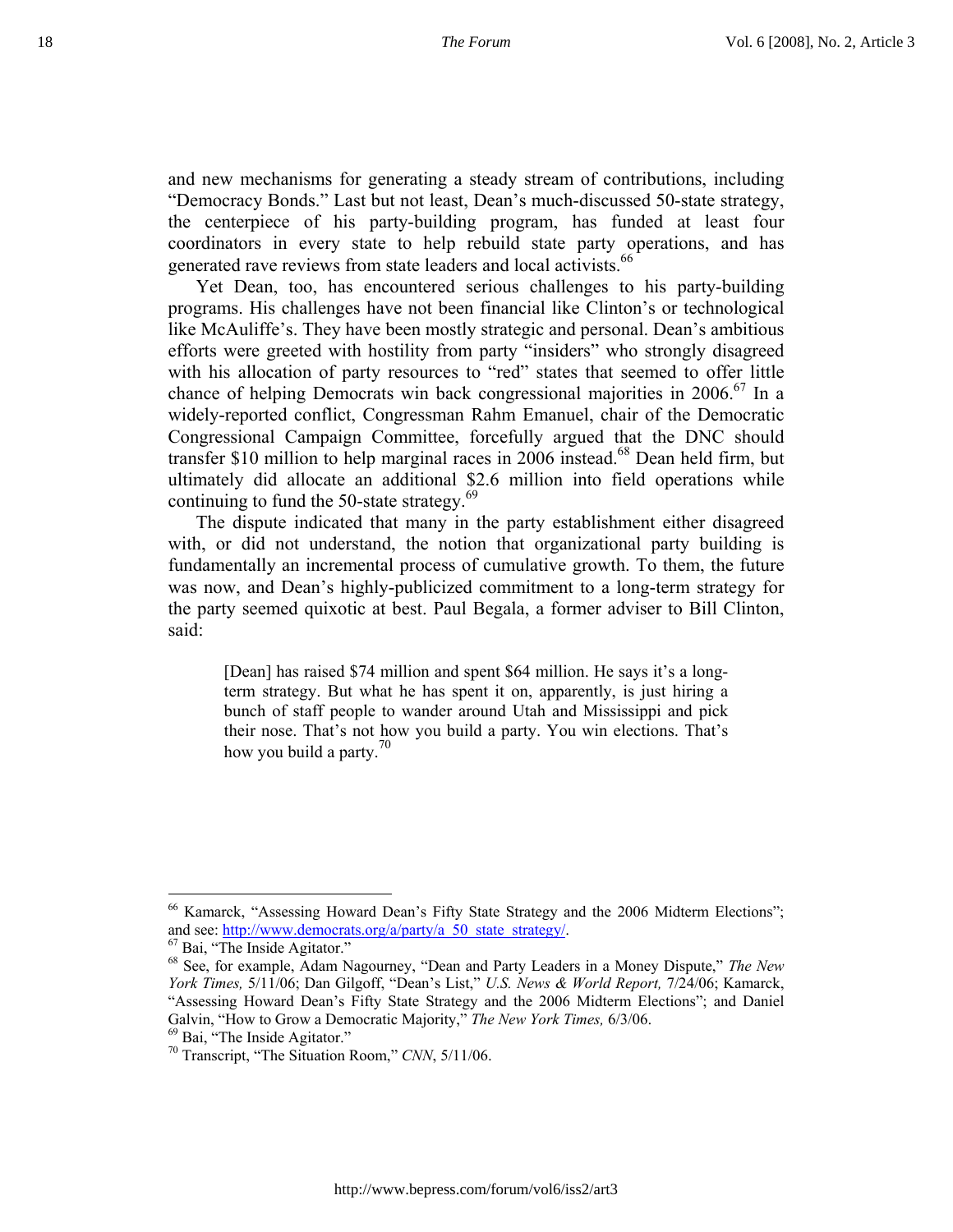Begala later apologized, $71$  but even after the Democrats won back control of Congress, former Clinton campaign strategist James Carville mocked Dean's leadership as "Rumsfeldian in its incompetence" and called for his ouster.<sup>72</sup>

Once it became clear to the press and the blogosphere that Dean was strongly supported by the state chairmen and was not about to resign his post – and after Elaine Kamarck's excellent study was published in *The Forum* demonstrating the positive impact of the 50-state strategy on House elections – the debate over Dean's party-building strategy quieted for a time.<sup>73</sup> But as the DNC began to fall behind the RNC in fundraising receipts in the summer of 2008, new doubts began to be raised about the wisdom of Dean's approach.<sup>74</sup>

Despite having to face down these vocal skeptics, Dean appears to have made major gains in constructing a national voter file and in strengthening state parties, the two biggest pieces of unfinished business he inherited from his predecessors, and has introduced a number of innovations as well. To be sure, he has not had an easy time of it. But it is worth pointing out that the party-building challenges Dean has faced have been less formidable than those faced by his predecessors. The further along the party-building path the Democrats have traveled, the less susceptible to the twists and turns of politics their new trajectory of organizational development has become. As Dean prepares to step down, the Democrats' partybuilding project seems to have generated a momentum all of its own.

#### **Future Prospects**

All of which brings us to Obama's campaign, which has promised to build upon Dean's 50-state strategy by putting "its massive volunteer and technological resources into states which won't necessarily produce electoral votes" in 2008. It aims to help down-ticket Democratic candidates this year while laying the groundwork for future contests and upcoming redistricting battles.<sup>75</sup> If Obama wins in November, he could very well carry these goals forward. Indeed, we may be witness to the first Democratic party-building presidency in modern times: Democrats might finally be able to leverage the unique resources and capabilities of the presidency on behalf of party building.

 $71\,$ 71 Paul Begala, Bringing a Knife to a Gunfight, *HuffingtonPost.com,* 5/19/06, http://www.huffingtonpost.com/paul-begala/bringing-a-knife-to-a-gun\_b\_21275.html.<br><sup>72</sup> John Dickerson, "The Doctor Is In: Howard Dean isn't getting tossed from the DNC,"

Slate.com, http://www.slate.com/id/2154259/.<br><sup>73</sup> Kamarck, "Assessing Howard Dean's Fifty State Strategy and the 2006 Midterm Elections".<br><sup>74</sup> Jay Cost, "Evaluating Obama's Campaign Finance Decision," *Realclearpolitics.co* 

http://www.realclearpolitics.com/horseraceblog/2008/07/evaluating\_obamas\_campaign\_finance\_d

ecision.html.<br><sup>75</sup> Ben Smith, "Obama's Aim: 14 Bush States and Local Races," *Politico.com, 6/5/08*.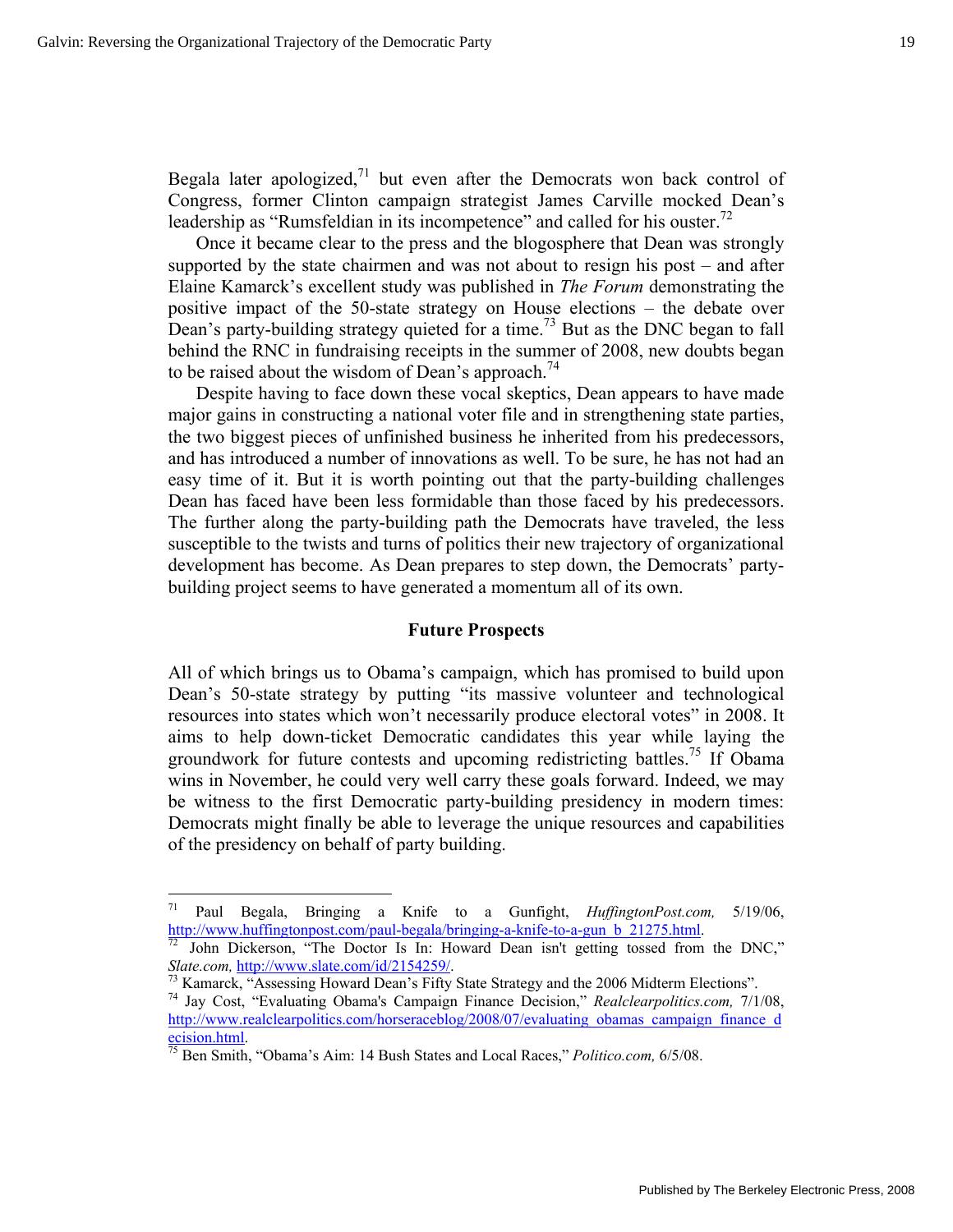It is an open question, however, whether a President Obama and his fellow party leaders would perceive a need for further party building in 2009 and beyond. If the Democrats manage to bring strong majorities into Congress and make significant gains at the local level, as some are predicting – if Obama succeeds in building the "new majority" about which he speaks<sup>76</sup> – will the Democrats' collective commitment to organizational development survive? As discussed, the party-building impulse is intimately related to the desire to build a new majority, and the more comfortable the party's competitive standing, the less motivation we should expect for party building.

Yet there is some reason to believe that a President Obama would continue to sponsor organization-building programs irrespective of his party's new competitive standing or even his personal interest in organization. Party building, as we have seen over the last decade, is a cumulative process with significant downstream effects. Once the party's infrastructure is built, its personnel are mobilized, and its party-building programs are in operation, the costs associated with making additional investments, incremental improvements, and new innovations are significantly reduced. And because the gains are cumulative, each successive round makes it increasingly likely that subsequent party leaders will find it in their interest to continue party building.

As we have seen, the high financial startup costs paid by Bill Clinton in 1996- 1997 created a historic opportunity for party building in 1999-2000. Early investments made by Joe Andrew at the DNC in software and hardware, human capital, and campaign services gave Terry McAuliffe and his team a head start on further investments in those areas, and McAuliffe's new headquarters, new donor lists, and his initial work on the national voter file laid the groundwork for Howard Dean's subsequent efforts. Each new round of party building not only built upon the prior round, but also moved the whole project forward with new innovations at each stage. This additive process could very well have an impact on an Obama presidency, if only by providing Obama and his team with an active and technologically equipped party organization that appears useful to them and is primed for further growth.

Yet the usual caveats apply, as prognostication is a treacherous business. From what we can glean from the past, this much is clear: changing the organizational trajectory of the Democratic Party has not happened quickly or easily, and it certainly has not followed automatically from changes in the political environment. Party leaders have been motivated by the decline in the competitive standing of their party to make long-term investments in party organization, but their changes have been incremental and their gains have been cumulative. If Democrats are to heed Bradley's advice and continue to "build a

1

<sup>76</sup> Transcript, "Barack Obama's New Hampshire Primary Speech," *The New York Times,* 1/8/08, http://www.nytimes.com/2008/01/08/us/politics/08text-obama.html?\_r=1&oref=slogin.